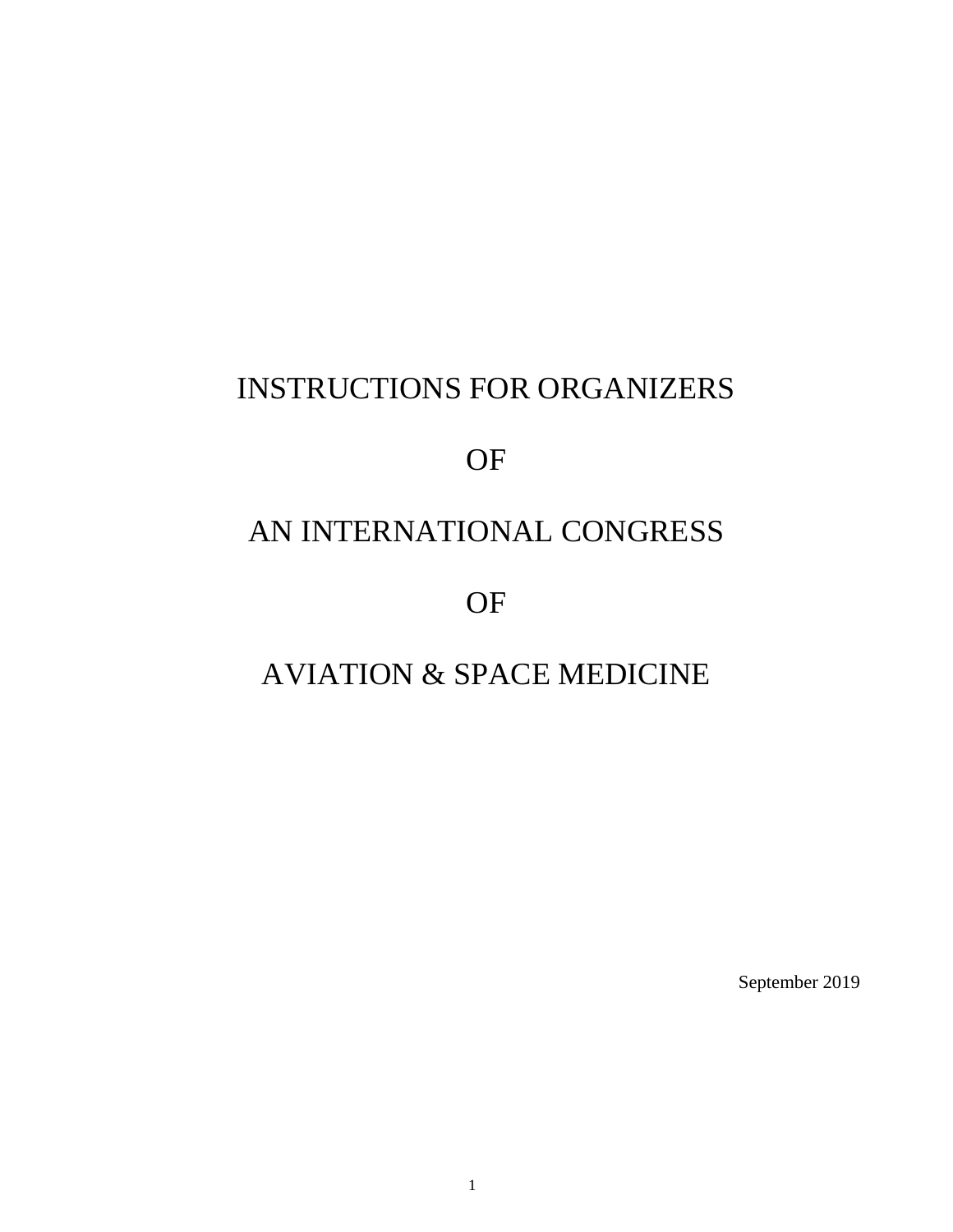#### PREFACE

To sponsor an International Congress of Aviation and Space Medicine (ICASM) under the aegis of the International Academy of Aviation and Space Medicine (IAASM) requires an enormous commitment of time and resources. The Organizers must obtain the support and cooperation of the government, the national Aerospace Medicine association or society, the civil aviation medicine authority, the military aviation medicine network, national airlines, and the financial support of many other organizations and agencies.

Representatives of the Organizing Committee must also be prepared to attend the Council and General Assembly Meetings of the IAASM to provide briefings on the progress of the planning from time of initial application to the Council until the year that the Congress takes place. These IAASM meetings are held twice a year, one in association with the Aerospace Medical Association Annual Scientific Meeting and the other in association with the Congress.

This Guide will assist the Organizers with the planning and development process of the Congress. Further information may be obtained by contacting the President or the Secretary General of the Academy.

The Secretary General, the Council and the Scientific Committee of the Academy are available to provide any assistance, guidance and advice to the Organizing Committee to make the Congress a scientific, cultural and social success.

Dr Anthony Evans Secretary General International Academy of Aviation and Space Medicine Baie d'Urfé **Ouebec** Canada

Tel: +1 514 758 7984 Fax: +1 514 505 0729 E-Mail: secretary-general@iaasm.org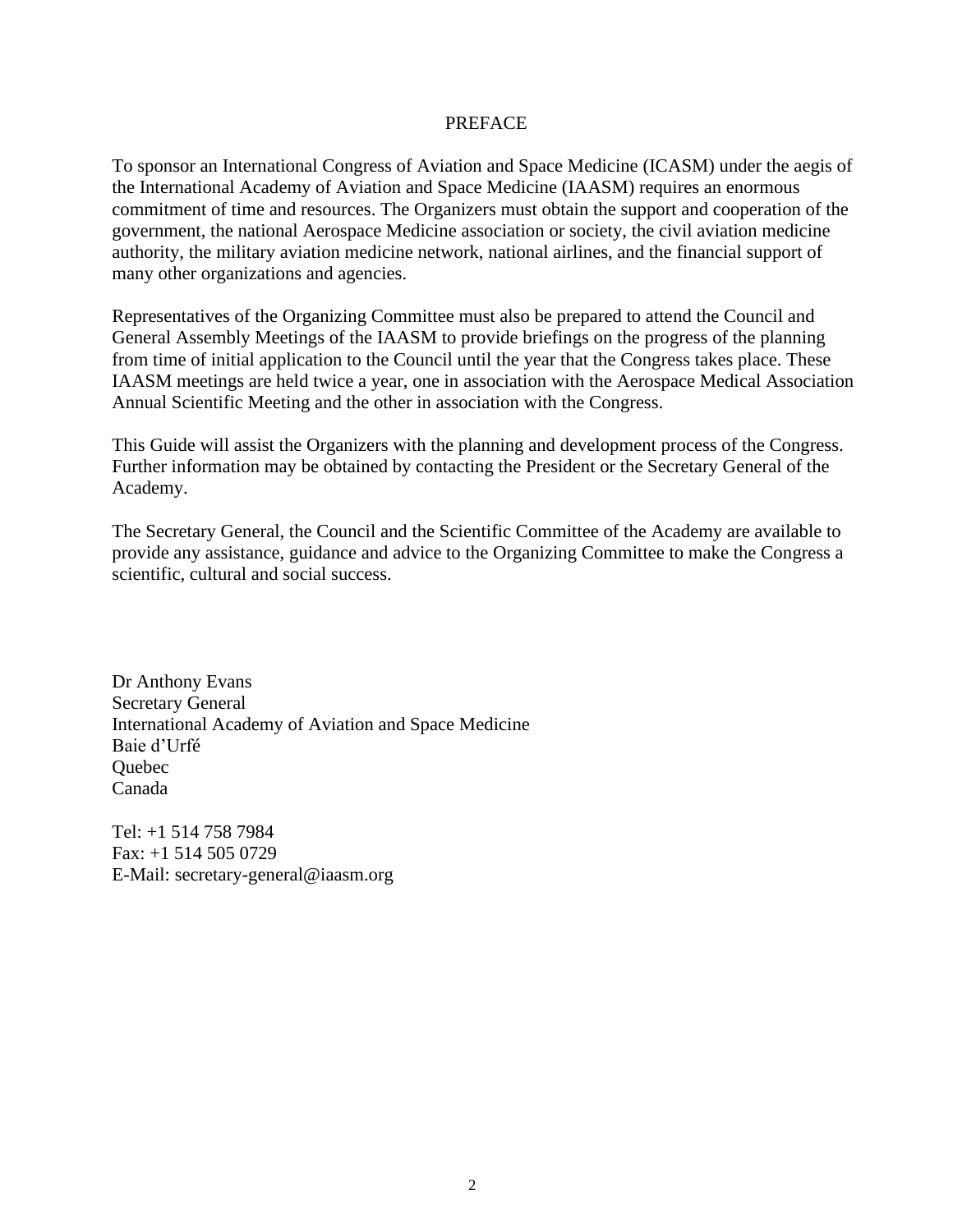## **Application to Hold an International Congress of Aviation and Space Medicine Under the Aegis of the IAASM**

The International Academy of Aviation and Space Medicine (IAASM) promotes an International Congress of Aviation and Space Medicine (ICASM) in a different country each year. The Congress is preferably held after the first full week of September.

The objectives of the ICASM are to:

- Promote scientific knowledge and research in aerospace medicine internationally by providing a forum for report and debate.
- Promote aerospace medicine in the nation holding the Congress.

Organizers making a submission to hold a Congress should note that the Academy will favorably consider applications from nations that do not have an extensive aerospace medicine infrastructure, particularly where the Congress itself may contribute to national or regional awareness about the aerospace environment and aerospace medicine.

To qualify to hold a Congress, the organizers must agree to the following requirements of the Academy:

- a) The country should have a citizen who is a member of the Academy and who will be involved in the organization of the Congress. This person should normally be the Chairman of the Organizing Committee. If there is no member of the Academy in the country in question, the organizers should ask a senior academician to be their advisor for the Congress.
- b) An Aerospace Medicine organization must exist which will act as the host organization. In the absence of a national society, any organization involved in the practice of Aerospace Medicine, e.g. an airline medical department, air force medical branch or Civil Aviation authority, may act as the sponsoring organization (singly or in combination).
- c) The Government will not deny a visa or permission to enter the host country to any applicant or academy member due to nationality, religion or political affiliation [see reference under 'optimum calendar of events']
- d) The Congress Organizers are encouraged if financially feasible to provide at least one day of simultaneous English/French and French/English translation at scientific sessions of the Congress. If there is only one day of simultaneous translation, it must be the first day of the Congress to cover the opening ceremony, the Allard lecture and the Ernsting Panel. If available, translators should have knowledge of and proficiency in medical language translation.
- e) Translation services may also be offered in other language(s) spoken by attendees.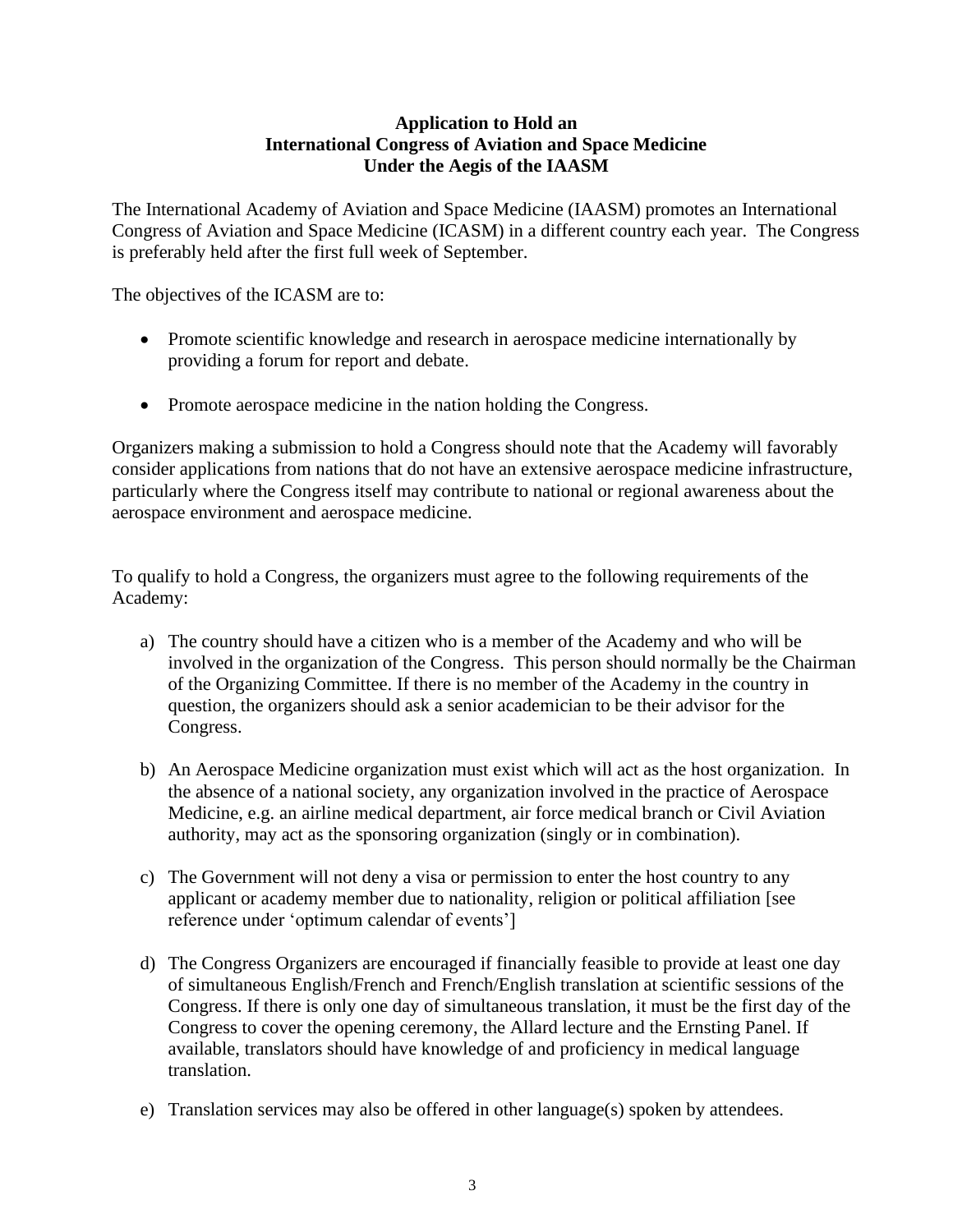- f) Sponsorship or provision of translation services by a host city, region, or country should be explored early by the organizing committee during the process of seeking general support for the Congress.
- g) The Congress Organizers must agree to use the ICASM Logo, to which they can add the venue and the date of the ICASM in question. See Annex 5.
- h) The Congress Organizers must understand and comply with the standard requirements for the structure and conduct of the scientific program, as outlined in this document, including providing for the Allard Lecture, Ernsting Panel, etc.
- i) The Congress Organizers must agree to provide the first and second announcement in French and English which may be in paper and/or electronic format. The first announcement should be distributed shortly after the formal agreement has been signed and the second at least two weeks prior to the AsMA scientific meeting of the same year.
- j) The Organizing Committee and the Associations of the applicant country are entirely responsible for the financial management of the Congress. See Annex 6 for a congress budget checklist template. Funding may be available from local governments/cities. Organisers are encouraged to explore these possibilities.
- k) The Academy Dinner will be provided free of charge for the Academicians. The cost of the dinner for any guest invited by the Academician will be funded by the Academician.
- l) The Congress Organizers will provide confirmed tickets for travel in business class and for accommodation and registration for the President and the Secretary General of the Academy and their spouses.

Note: To reduce the cost of travel the key requirement is to start planning for this at an early stage. It is suggested that the Congress organizers commence communicating with the SG on this topic a year in advance of the Congress, with a view to purchasing tickets at least six months prior to the Congress.

- m) The Congress Organizers will transfer to the IAASM US\$12 per full registration, prorated for daily registration (\$4/day), within one month after the Congress.
- n) The Congress Organizers must forward a written report to the Secretary General of the Academy within three months after the Congress. This report should include the plans, costs, and significant problems encountered during the organization of the Congress, for the benefit of future Congress Organizers. The report should also include an e-mail address list (or postal address if e-mail not available) of all delegates that attended so that they may be notified of future ICASM Congresses. They should also forward the completed evaluation and feedback form based on the template designed by the Academy Scientific Committee (Annex 4).
- o) The Organizers should provide a written application to the Secretary General a minimum of three years before the proposed date of the Congress. This application must include an agreement to the above requirements.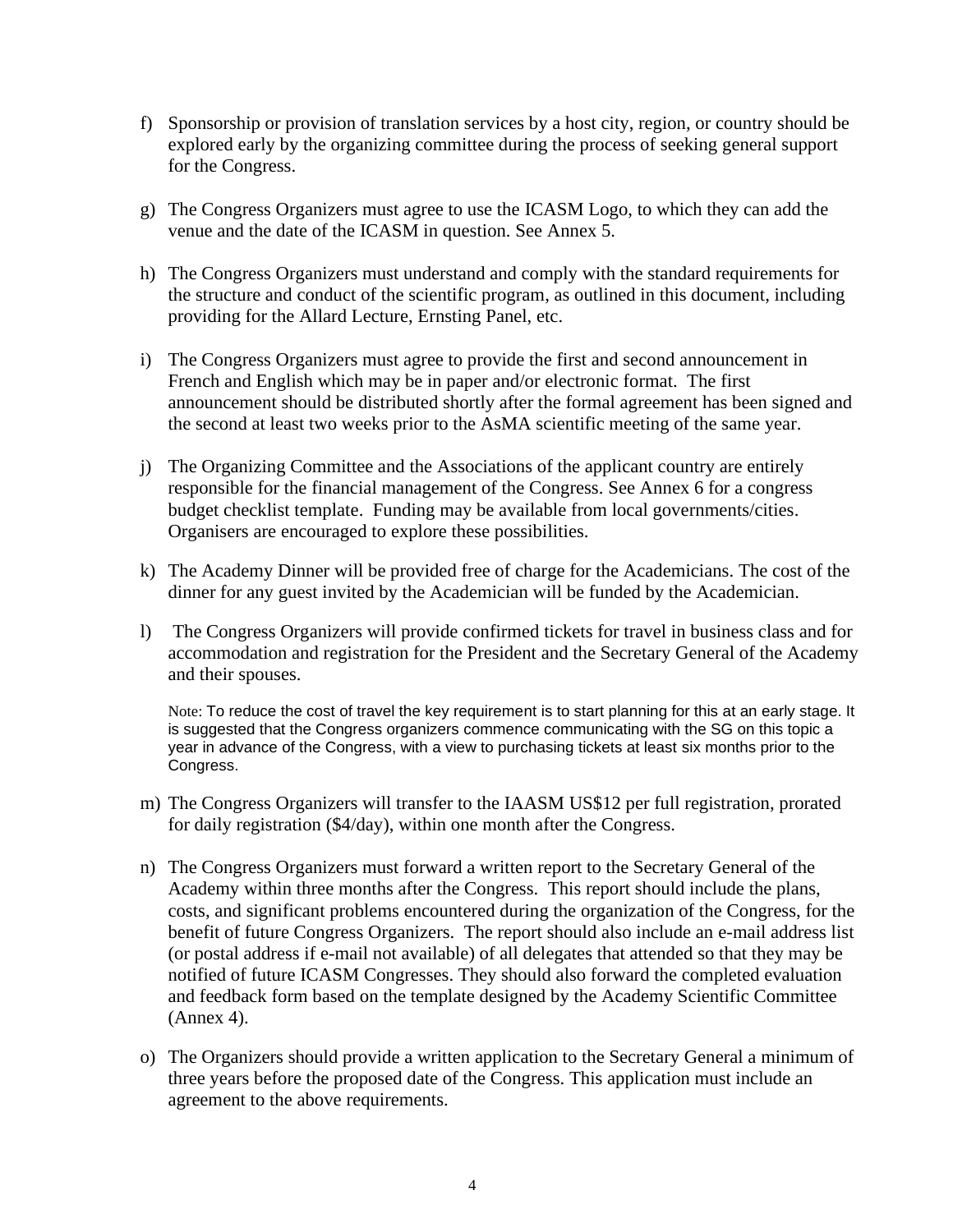Note: Acceptance of a proposal to hold a Congress will be given by the Academy at least two years in advance of the proposed Congress, assuming the application was received on time.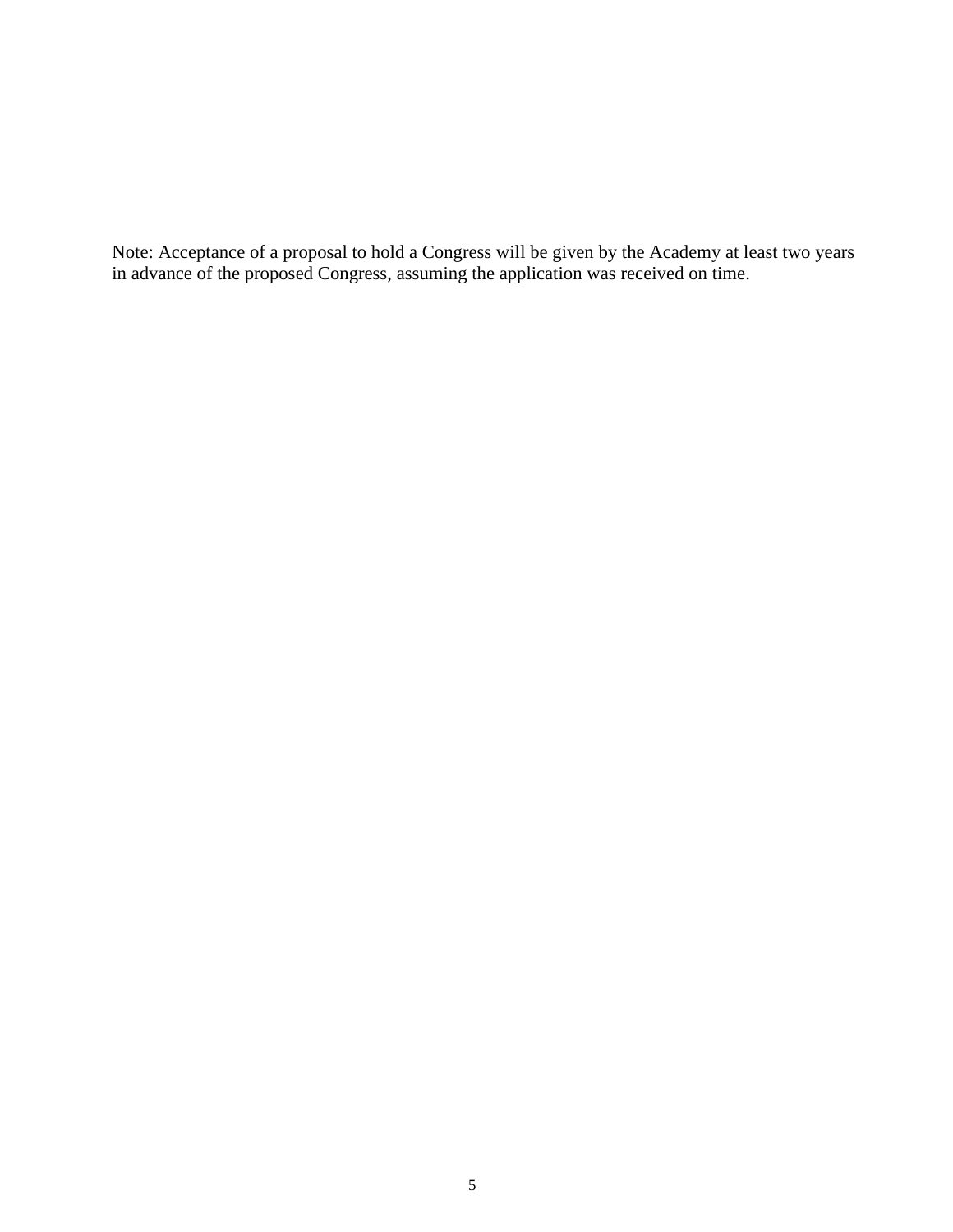## **Congress Organization**

The Organizers shall establish at least three committees to support the planning and conduct of the Congress: the Organizing Committee, the Scientific Coordination Committee, and the Social Program Committee. In addition, a conference organizer team (e.g., Secretariat) will be required.

- a) **Organizing Committee** The ICASM Organizing Committee must include experts in Aerospace Medicine, and will consist of:
	- President: The President should normally be a member of the Academy. The President chairs meetings of the ICASM Organizing Committee.
	- Secretary: The Secretary is responsible for the co-ordination of the organization of the Congress through the Congress Secretariat. He/she is also responsible for liaison with the IAASM, the Aerospace Medical Association, and the Aerospace Medicine Societies of other countries. He/she provides the link between the Congress President and the Congress Secretariat, and serves as secretary of the Organizing Committee.

Treasurer.

Additional Committee members as the organizers consider necessary.

- b) **Scientific Coordination Committee:** This committee will work in concert with the Academy Scientific Committee to ensure a high quality and well-organized ICASM science program. The Chairman of this committee shall liaise as soon as possible with the Chairman of the Academy Scientific Committee, in order to designate one or two representatives of their committee to the Academy Scientific Committee for the year prior to their Congress.
- c) **Social Program Committee:** This committee will co-ordinate the social arrangements for the Congress delegates, and also arrange a suitable program for accompanying persons.
- d) **Secretariat:** The ICASM Organizing Committee may choose to appoint a professional conference organizer who will provide the appropriate secretarial support. However, an airline, a military organization, or other organizations may also provide this service.

The main tasks of the Congress Secretariat are to:

- (1) arrange for the conduct of the Congress at the Congress venue.
- (2) arrange accommodation for delegates and accompanying persons.
- (3) arrange for the design and printing of publicity material (posters, etc.)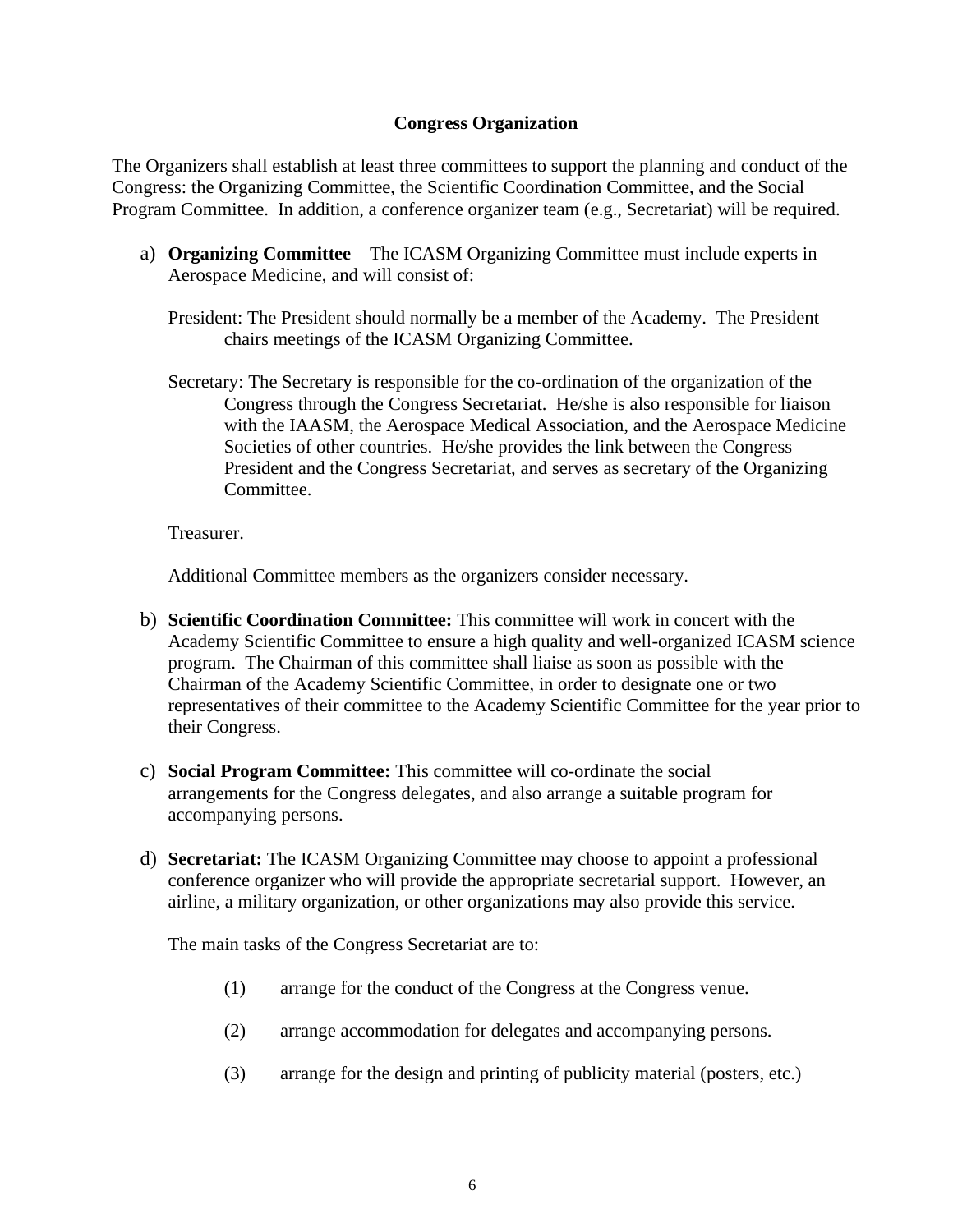- (4) arrange for the design, contents, translation, printing and distribution of the First Announcement of the Congress.
- (5) receive responses to the First Announcement and develop a database of those interested in attending the Congress.
- (6) arrange for the design, contents, translation, printing and distribution of the Second Announcement of the Congress.
- (7) receive responses to the Second Announcement, registration, hotel bookings, attendance at social events. Provide receipts and notification of hotel bookings, etc.
- (8) arrange for the design, translation and printing of the Scientific and Social Programs for the Congress.
- (9) arrange for the design, translation and printing of the Volume of Abstracts for the Congress papers.
- (10) arrange social events, including accommodation and catering.
- (11) provide transportation for conveying delegates and accompanying persons to and from social events, and delegates on educational visits.
- (12) arrange for provision of lunches for delegates.
- (13) arrange and staff the registration desk at the Congress venue.
- (14) arrange for provision of audio-visual aids, interpreters, radio transmitter and receivers for translation services.
- (15) select, pack and distribute delegate packages.
- (16) arrange for the creation of an ICASM web site no later than 26 weeks prior to the Congress.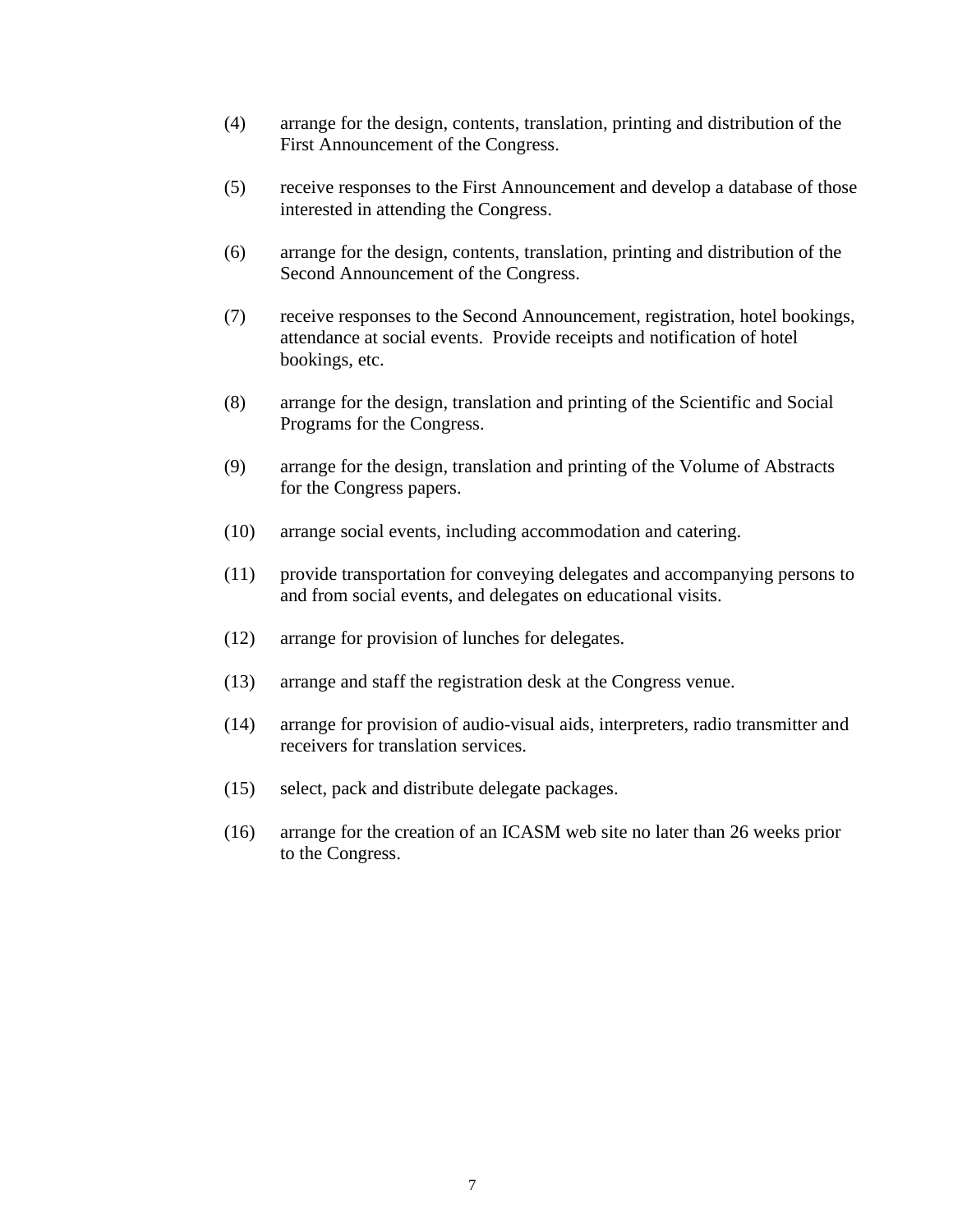## **Format of the Congress**

The Congress takes place over a five-day period starting on Sunday and ending Thursday evening. The general format for the Congress has been developed over many years, and is as follows:

| <b>Sunday</b>   | <b>Registration</b>                                                                          |
|-----------------|----------------------------------------------------------------------------------------------|
|                 | <b>Academy Committee Meetings</b>                                                            |
| <b>Monday</b>   | <b>Opening Ceremonies</b>                                                                    |
|                 | <b>Scientific Sessions</b>                                                                   |
|                 | <b>Evening Reception for all delegates and</b><br><b>Partners</b>                            |
| <b>Tuesday</b>  | <b>Scientific Sessions</b><br>(End at 3:00 pm on Tuesday)                                    |
|                 | <b>General Assembly at 3:30 PM</b>                                                           |
|                 | <b>Evening Academy Dinner for Academicians and</b><br><b>Partners</b>                        |
| Wednesday       | <b>Educational visits to include scientific presentations</b><br>(could also be on Thursday) |
| <b>Thursday</b> | <b>Scientific Sessions</b>                                                                   |
|                 | <b>Evening Congress Banquet</b>                                                              |

If the Organizing Committee has valid reasons for varying this format it should communicate with the Secretary General of the Academy.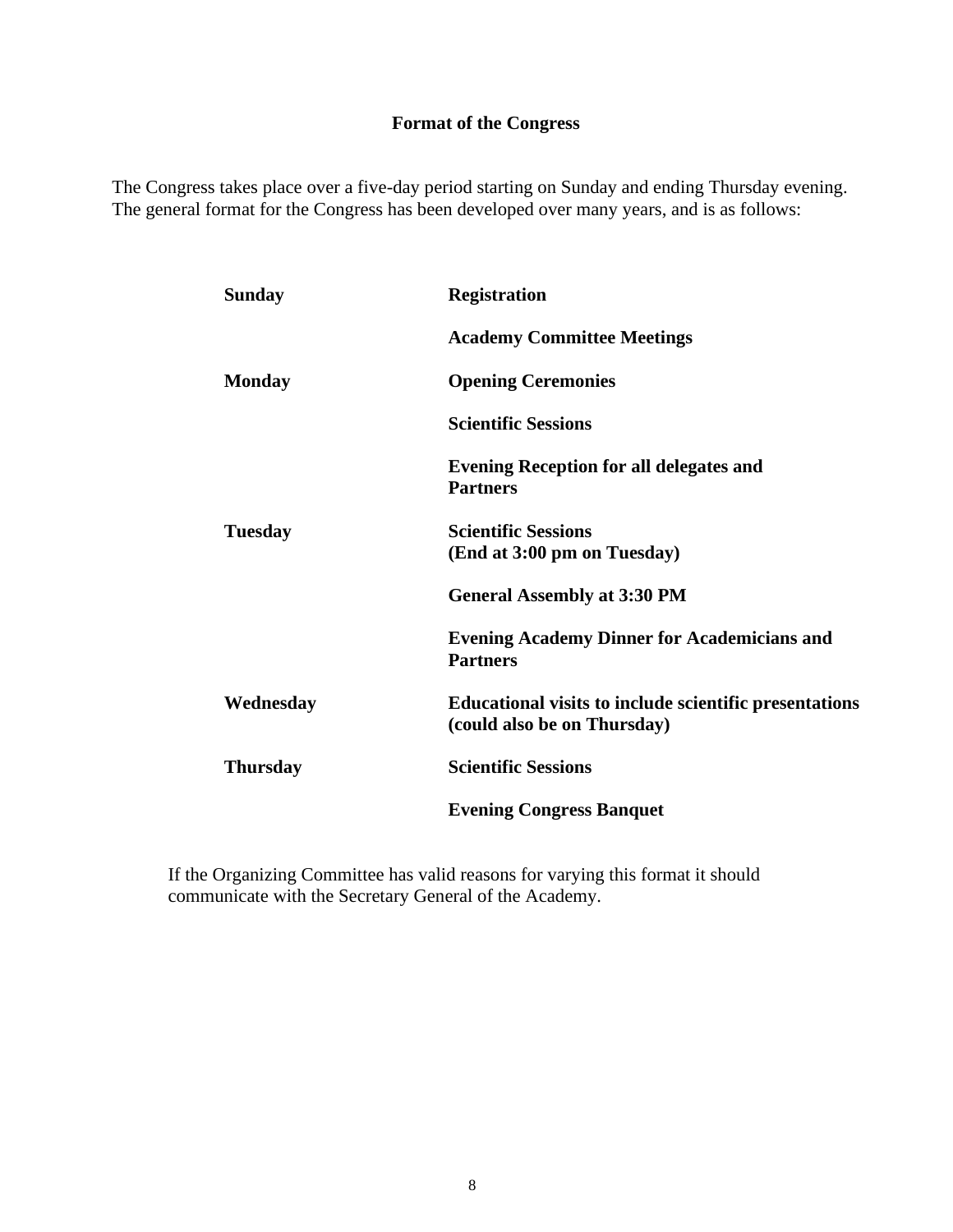## **Development of the Program**

The first task of the Congress Organizing Committee is to appoint the Chairperson and the members of the local Scientific Coordination Committee. The Chairperson of the Congress Scientific Coordination Committee shall liaise with the chairperson of the Scientific Committee of the Academy at the earliest opportunity.

## **Opening Ceremony**

The first session on Monday morning shall consist of opening addresses by the President of the Academy, President of the Congress (Chairman of the Organizing Committee) and by a senior person from the host country involved in aviation and/or space medicine. This may be a politician, civil servant or distinguished scientist. The opening speeches should not last more than a total of 30 minutes and are followed by the André Allard Lecture. The selection of the Lecturer must be made in consultation with the Academy through the Secretary-General and the Chairperson of the Scientific Committee of the Academy.

## **Scientific Program**

The Scientific Program will be developed through the collaboration between the local Scientific Coordination Committee and the Scientific Committee of the Academy, as outlined in Appendix 1, "*Instructions for Organizers of an International Congress of Aviation and Space Medicine, The Scientific Program".*

## **Special Required Sessions**

- a) André Allard Lecture. Given in memory of the eminent Academician, the Allard Lecture is intended to be an authoritative presentation about an aspect of aerospace medicine. The Academy may publish the lecture as a monograph, and the President of the Academy awards a medallion to the André Allard lecturer in recognition of his/her contribution.
- b) John Ernsting Panel. Given in memory of the eminent Academician, the Ernsting Panel covers a major topic of current interest in Aerospace Medicine and, in suitable cases, could serve as the basis for a position paper by the Academy. The Ernsting Panel will normally be held on the first day of the Congress after the Allard lecture.
- c) General Assembly/Business Meeting is generally held at 3:30 PM on the second day (Tuesday) of the Congress. Attendance is restricted to members of the Academy.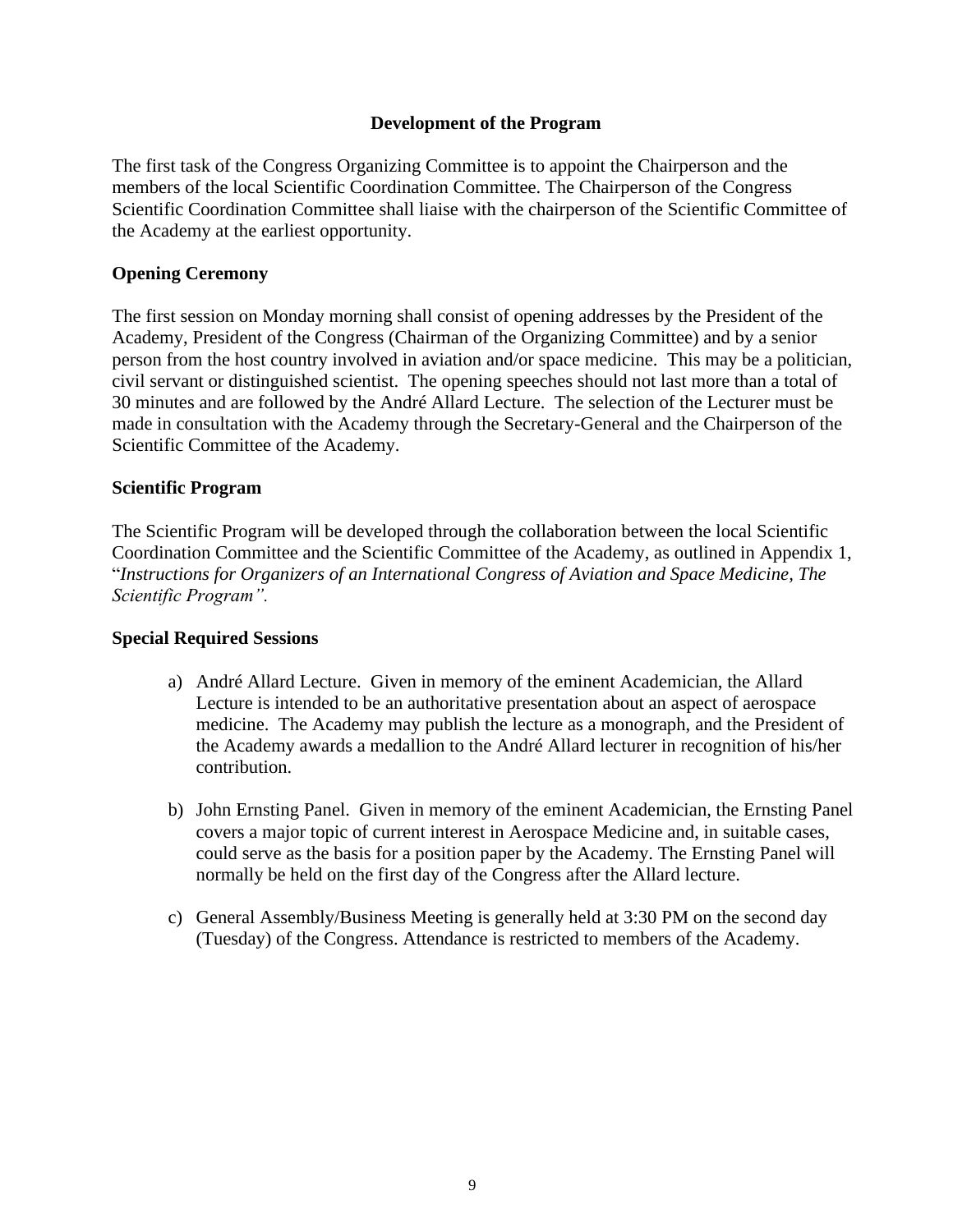## **CME Credits**

Many countries require medical practitioners to accumulate Continuing Medical Education (CME) credits. The Academy will deliver CME credits to the participants. It will be the responsibility of each individual country to decide if they recognize the Academy CME credits. The Congress Organizers will be responsible for preparing an evaluation and feedback form based on the template designed by the Academy Scientific Committee (Annex 4). These completed forms should be attached to the written Report that the Congress Organizers send to the Secretary General within three months after the Congress.

## **Social Program**

The Social program includes the Monday evening reception, the Tuesday Academy dinner, and the Thursday Congress Banquet. In addition, activities for accompanying persons should be organized. This program should take advantage of the special attractions of the host city.

*Note that the Tuesday Academy dinner is not publicized or announced to all Congress attendees, as it is open only to Academicians. The Academy Dinner traditionally caters to the Academician and his/her spouse, plus invited guests from the organizing committee (e.g. subcommittee chairs). Friends should not substitute for an absent spouse, but other family members could be considered. Young children are not suitable invitees.* 

## **Hotel Accommodation**

Ideally, the Congress venue should be in a major Congress Hotel, or in a conference facility within a short walk from the hotel. A full price range of accommodation (\$100 - \$200 US per night), with easy and inexpensive access to the Congress venue should be offered. Including one or more inexpensive options helps to attract young delegates and delegates with limited means.

## **Preliminary (First) Announcement**

A **Preliminary Announcement** should be distributed shortly after the formal agreement to host a Congress has been signed. It should be in both English and French, in paper and/or electronic format.

It should include the location and dates of the Congress, a brief outline of the Scientific and Social Programs and a request for "Registration of Interest".

The ICASM logo should be used on all ICASM correspondence and brochures.

Copies of the announcement should be sent to the following:

a) Each member of the International Academy of Aviation and Space Medicine. Mailing details can be retrieved from the Academy web site by the academician member on the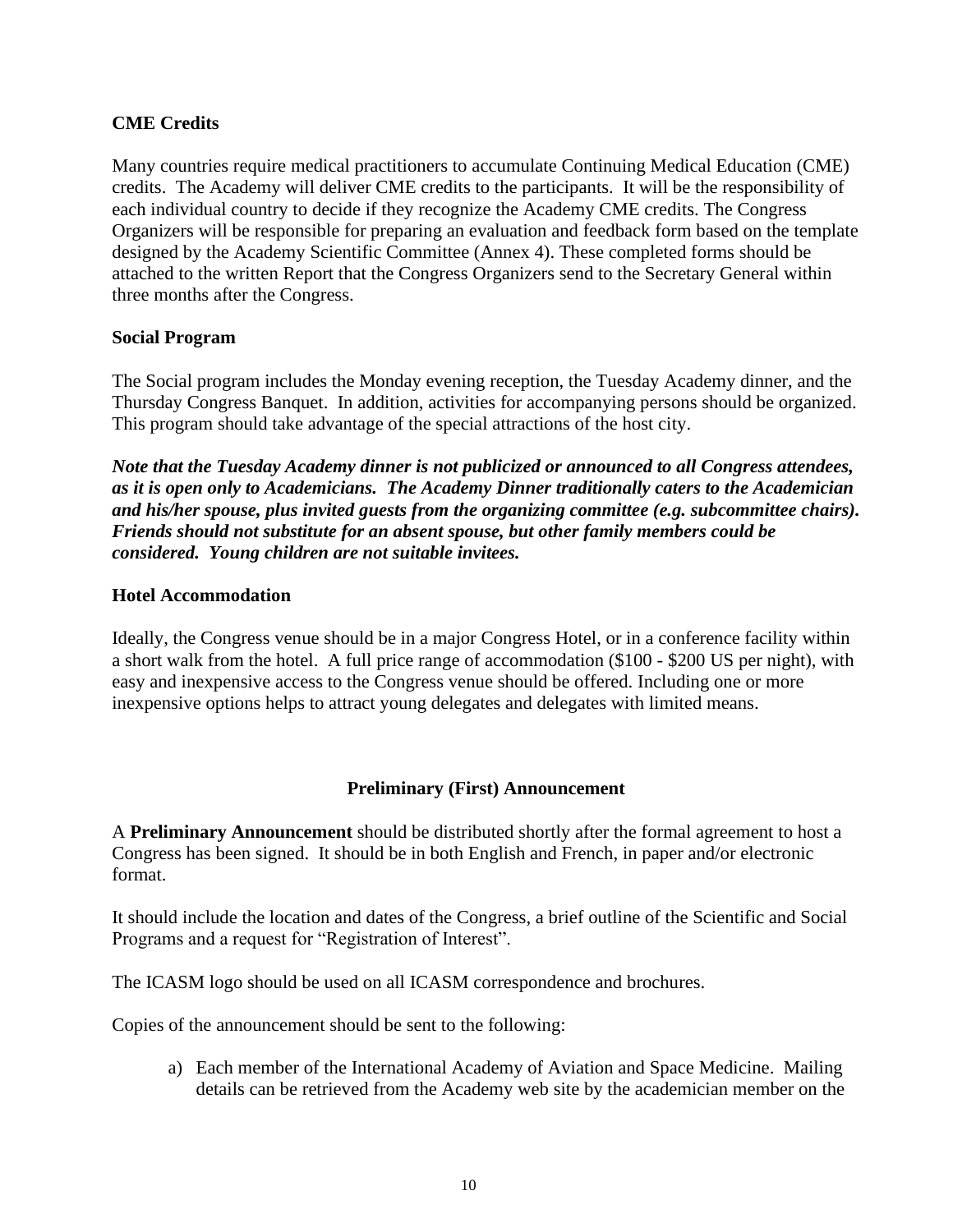Organizing Committee. An electronic version of the announcement can also be put on the Academy web site.

- b) Each member of the Aerospace Medical Association. (A set of labels may be purchased from the Association.)
- c) All national aerospace medicine societies.
- d) The delegates attending the previous Congress. (List normally available in the report of the previous Congress held by the Secretary General of the Academy)
- e) The ICAO aviation medicine distribution list. (Contact ICAO Chief, Aviation Medicine Section.)
- f) Any lists of aviation medicine national examiners which can be obtained by the Committee.
- g) All schools and/or universities that have an aerospace medicine program in their curriculum.

## **The Second Announcement**

The English/French Second Announcement, to include the Call for Abstracts, must be prepared and ready for distribution in paper and/or electronic format at least two weeks prior to the AsMA scientific meeting of the same year. The announcement should be put on the web site, but a mailing is strongly recommended. Past experience has shown that a mailing brings responses. A brief marketing leaflet and/or card may be used to direct the attention of potential attendees to the website.

- (1) It should include the following items:
	- a) Welcome to the Congress by the IAASM President and the announcement of the André Allard Lecturer.
	- b) List of members of the local ICASM Organizing Committee.
	- c) List of Members of the Social Programme Committee.
	- d) List of Members of the local Scientific Coordination Committee.
	- e) Outline of the Scientific Program.
	- f) Call for Papers, including instructions for submitting an abstract as outlined in Appendix 1.
	- g) The approximate number of hours credited for Continuing Medical Education (CME) as a result of attending the Congress.
	- h) Outline of each of the Educational Visits, and instructions for indicating preference. Any attendance restrictions for attendees e.g. due to security issues associated with their citizenship of particular countries, should be indicated at this stage.
	- i) Outline of Social Program for Delegates and Accompanying Persons (Welcoming Reception and Congress Banquet).

*Note: The Academicians dinner is not included in this announcement as it is not open to delegates who are not Academicians. Personal invitations to Academician Delegates are issued later.*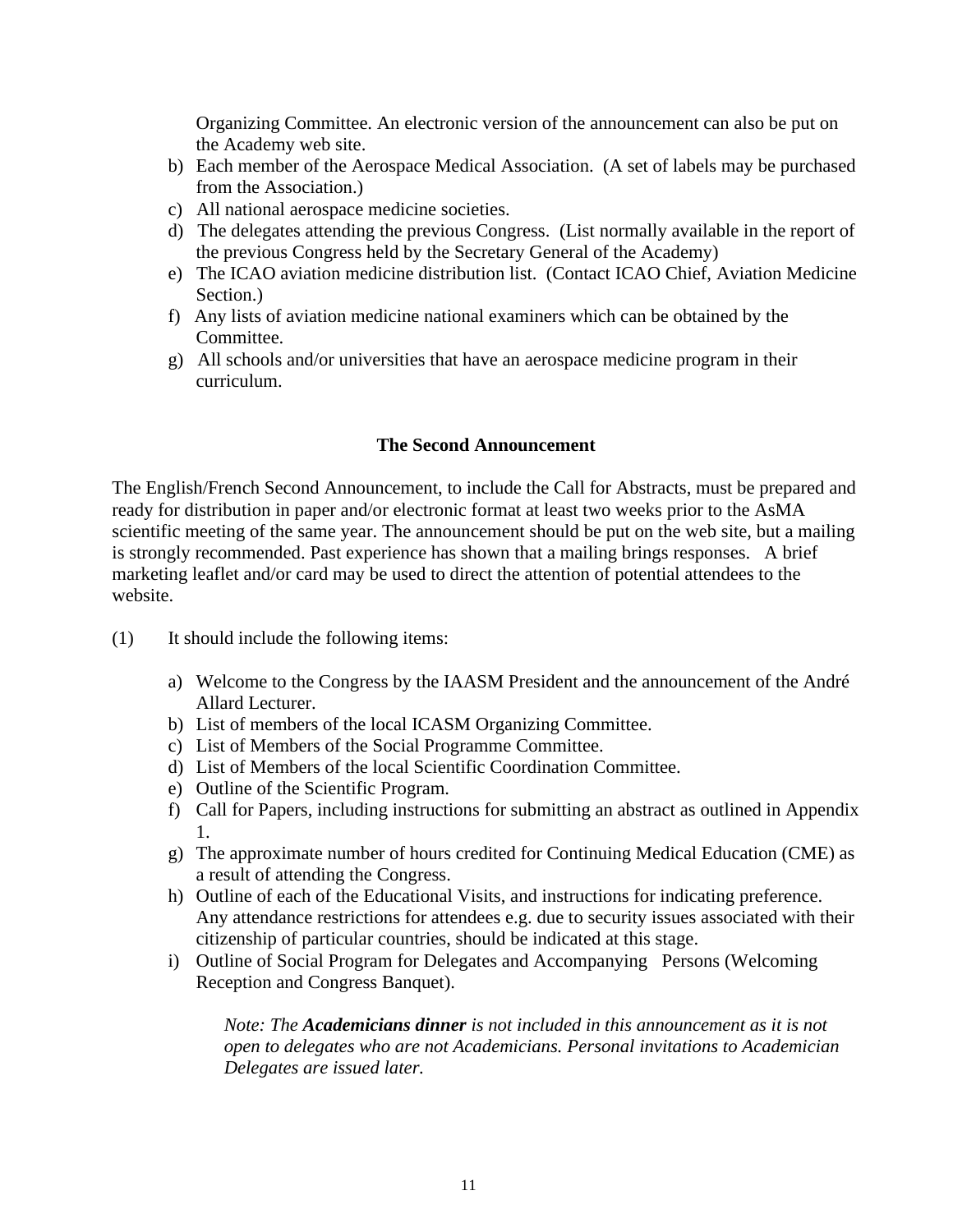- j) Outline of Social Programme for Accompanying Persons.
- k) Contact details of local Tourist Authority.
- l) General information on climate and recommended clothing.
- m) General information on Congress venue and how to travel to host city.
- n) Catering arrangements during the Congress. Instructions for registering, registration fees (detailing the items covered by the registration fee).
- o) Details of penalties for cancellation.
- p) Hotel accommodation details and instructions for reserving rooms.
- q) Details of method of payment. Credit card payments should be an option.
- r) Note that full Congress details will be provided on registration at the venue.
- s) Outline program day-by-day with time for all major events.
- t) Locality map showing location of venue and hotels.
- (2) The following forms and web address should be included with the Second Announcement:
	- a) Registration Form
	- b) Visits Form
	- c) Call for Abstracts web address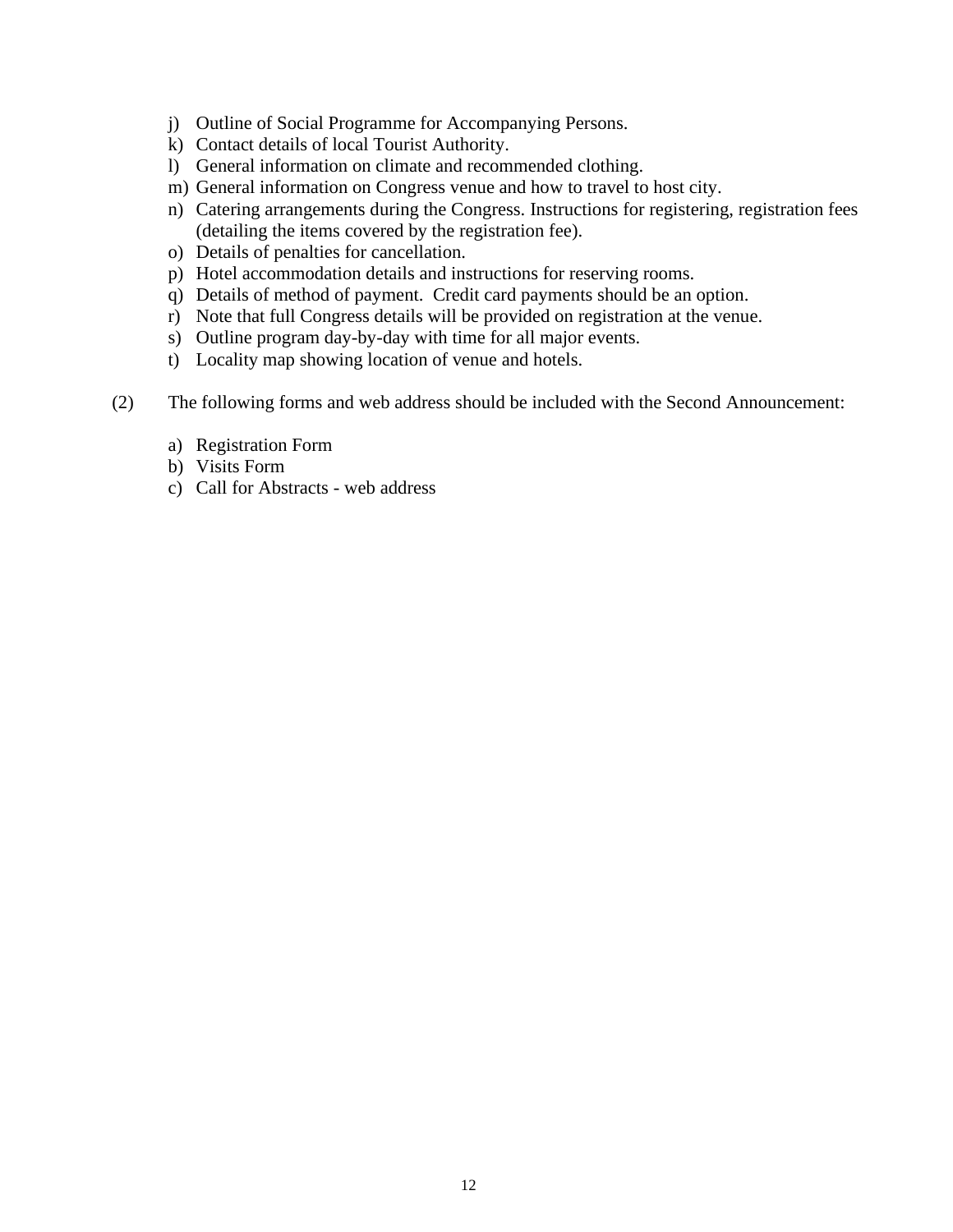#### **OPTIMUM CALENDAR OF EVENTS/TIMELINE**

#### **Year-3, prior to Congress (May-July)**

Written application to the Academy to hold the Congress:

Checklist: Country has suitable city and venue for a Congress

Country has an Academy Member or a senior Academician of another country as advisor

Country has a suitable Aerospace Medicine Organization

Government agrees to allow access to the host country by delegates, without restriction due to nationality, religion or political affiliation

Country will decide if it will provide English/French, French/English translation for at least one day – if provided only for one day, this must be the first day.

Agree to full financial responsibility

Agree to pay levy of US\$12 per delegate to the Academy for full registration and \$4 per day registration.

Agree to provide business class travel, accommodation and registration for the President, the Secretary General and their spouses

Agree to provide post-Congress reports and mailing list to Academy Secretary General

#### **Year-3, prior to Congress (September)**

Academy approval given.

After approval confirmed, Congress Organizing Committee formed.

Preparations commence to arrange Congress venue, hotel accommodation, Government, commercial (airlines, aviation industries and drug companies), and academic support.

Commence development of program. Two committees (Scientific Coordination Committee and Social Program Committee) are to be appointed.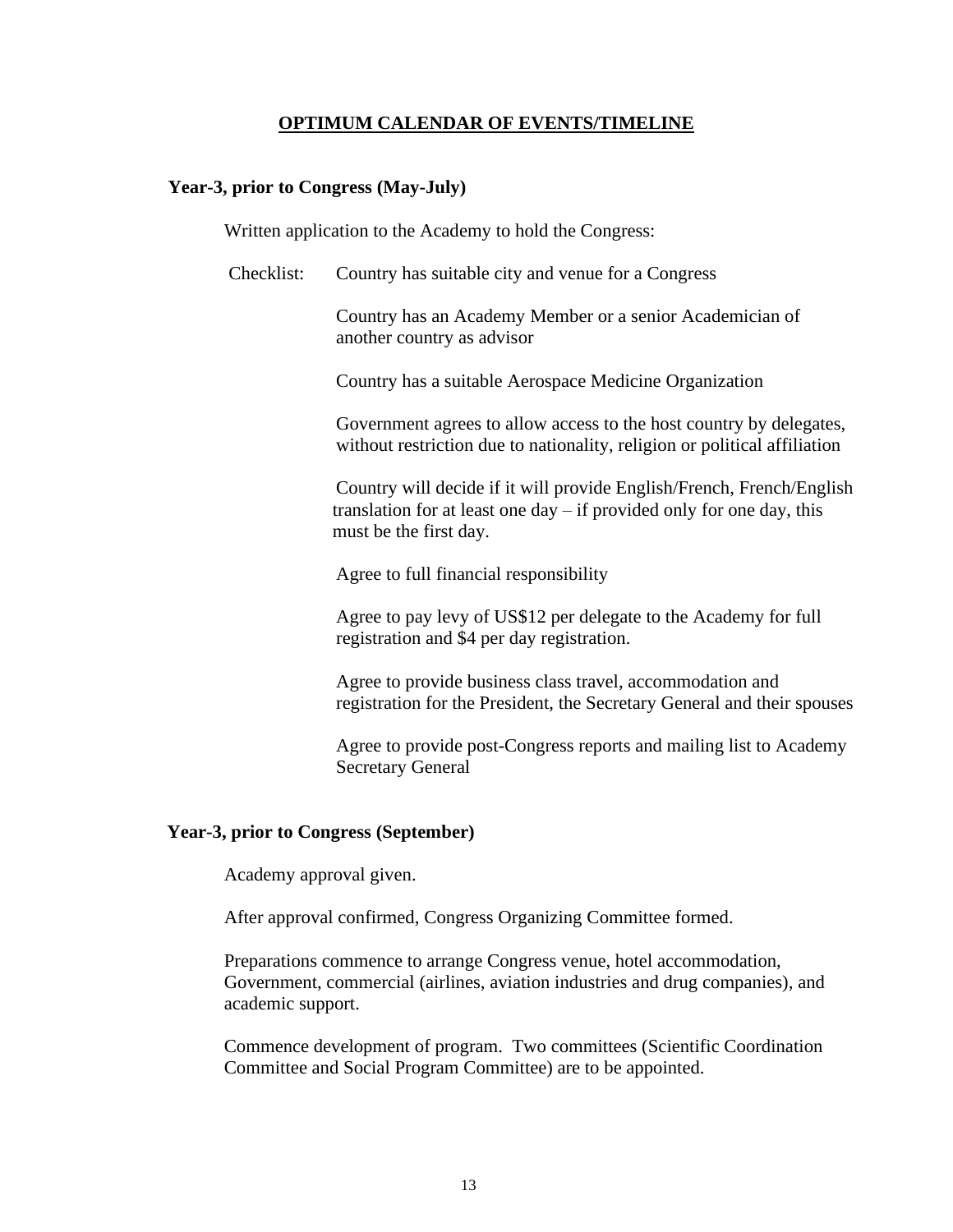#### **Year-2, prior to Congress (January to July)**

Preparation of Preliminary Announcement

#### (**August/September)**

Preliminary announcement available at Congress.

Representative available at Congress to brief Council and General Assembly on progress of arrangements. Proposals for the André Allard lecturer should be endorsed by the Council before the invitation is extended.

#### **Year-1, prior to Congress (August/September)**

Delegation to Congress to report on progress of arrangements.

#### **Year of Congress**

#### **26 weeks prior to Congress**

Creation of a Congress web site and distribution of ''Second Announcement", including Call for Papers

Promotion at Aerospace Medical Association Meeting

Advertise as appropriate in aviation and medical journals

#### **August/September: dates as announced**

International Congress of Aviation and Space Medicine

#### **1 month post-Congress**

Forward levy of US\$12 per registered delegate to Academy Secretary General for full registration and \$4/day registration.

#### **3 months post-Congress**

Forward report on Congress, completed evaluation and feedback form based on the template designed by the Academy Scientific Committee (Annex 4), and mailing address of delegates attending to Academy Secretary General.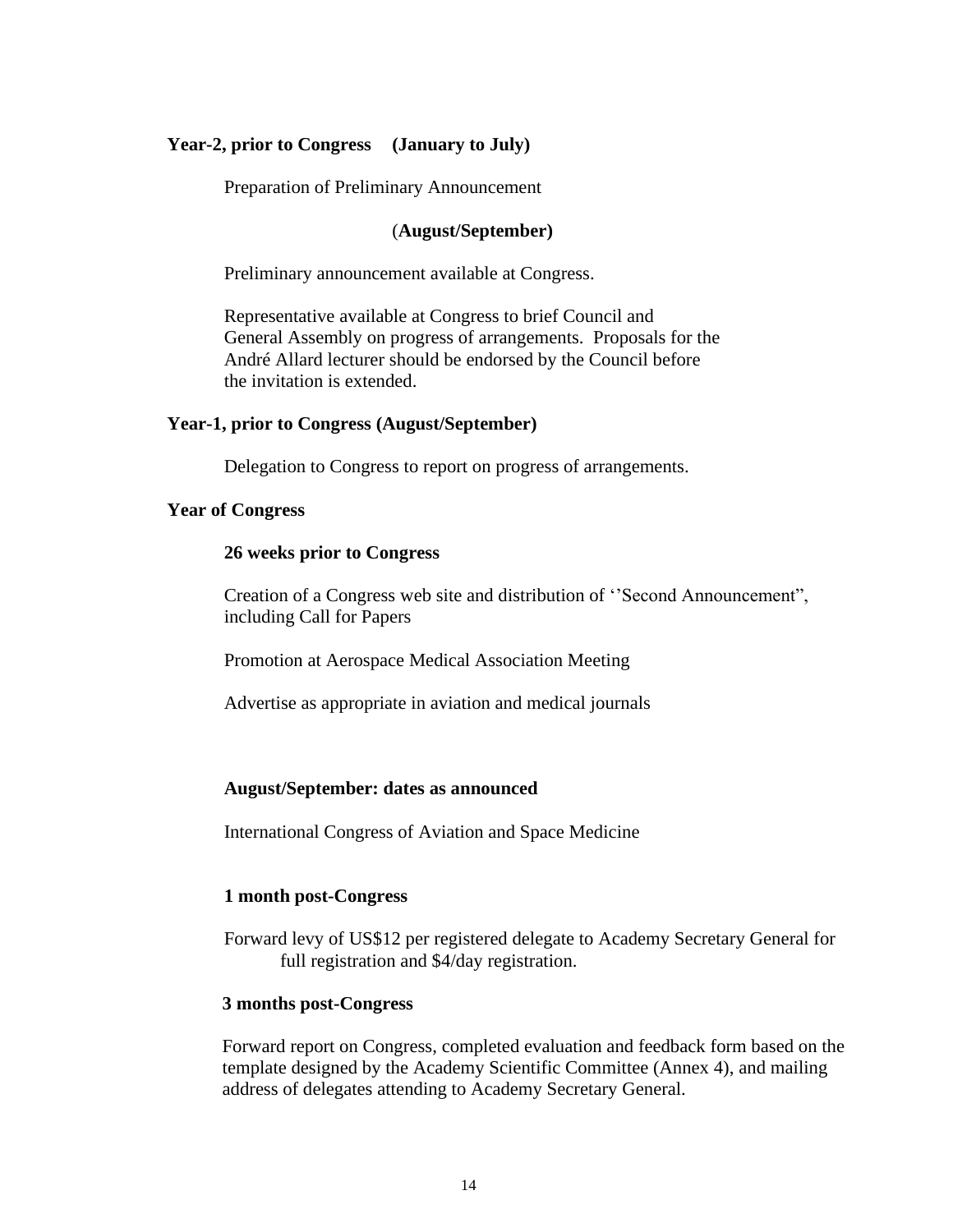## **APPENDIX 1**

## The Scientific Program

1. The Council of the Academy has recognised that in sponsoring an International Congress the Academy has a responsibility for the quality of the Scientific Programme of the Congress, as well as providing support to the organisers of the Congress. The Academy has noted that the experience gained in the development of the Scientific Programme for previous Congresses has often been lost and not passed on to the organisers of subsequent Congresses. The Academy also recognises that the organisers of the Congress are often subject to a variety of pressures. The Council of the Academy has decided therefore, that the Academy will supervise the development of and approve the Scientific Programmes of all Congresses held under its sponsorship.

2. The functions of the Academy in relation to the development and approval of the Scientific Programme of the Congress are to be performed by the Scientific Committee of the Academy, working closely with the local Scientific Coordination Committee appointed by the organisers of the Congress.

3. It is highly recommended and encouraged that an experienced member of the Academy ("Academician") be appointed as a senior member of the Congress Organizing Committee in the host country or as a member of the Scientific Coordination Committee. This will help bring the collective experience of the Academy to bear in organizing the congress. Such an Academician will also facilitate communication with the Academy. If no such Academician is available within the host country, the Academy's Council will be happy to help recommend such a member from amongst the academicians.

4. The grading and selection of the abstracts submitted for the Congress is to be performed by the Scientific Committee of the Academy according to guidelines laid down by the Chairman of the Committee and approved by the Council of the Academy. The Scientific Committee of the Academy is also to supervise and approve, on behalf of the Academy, all aspects of the Scientific Programme including the Call for Papers, the format for abstract submission, the arrangement of the programme into sessions, the allocation of papers to sessions and the selection of chairs of sessions. When selecting chairs of sessions, keep in mind that they have a critical role in maintaining the flow of the programme. The chairs must make sure that speakers are fully aware of the time constraints and be prepared to take action if the speakers do not respect the rules established before the sessions. In that respect, the communications with the chairs and the speakers should specify that they are to meet 15 minutes before their session to discuss the details of the presentations.

5. The Scientific Committee will review the subject matter and potential presenters for the "John Ernsting Panel on Aerospace Medicine." This panel covers a major topic of current interest in Aerospace Medicine and, in suitable cases, could serve as the basis for a position paper by the Academy. The Ernsting Panel will normally be held on the first day of the Congress after the Allard lecture, especially if simultaneous translation is available. When no translation is available,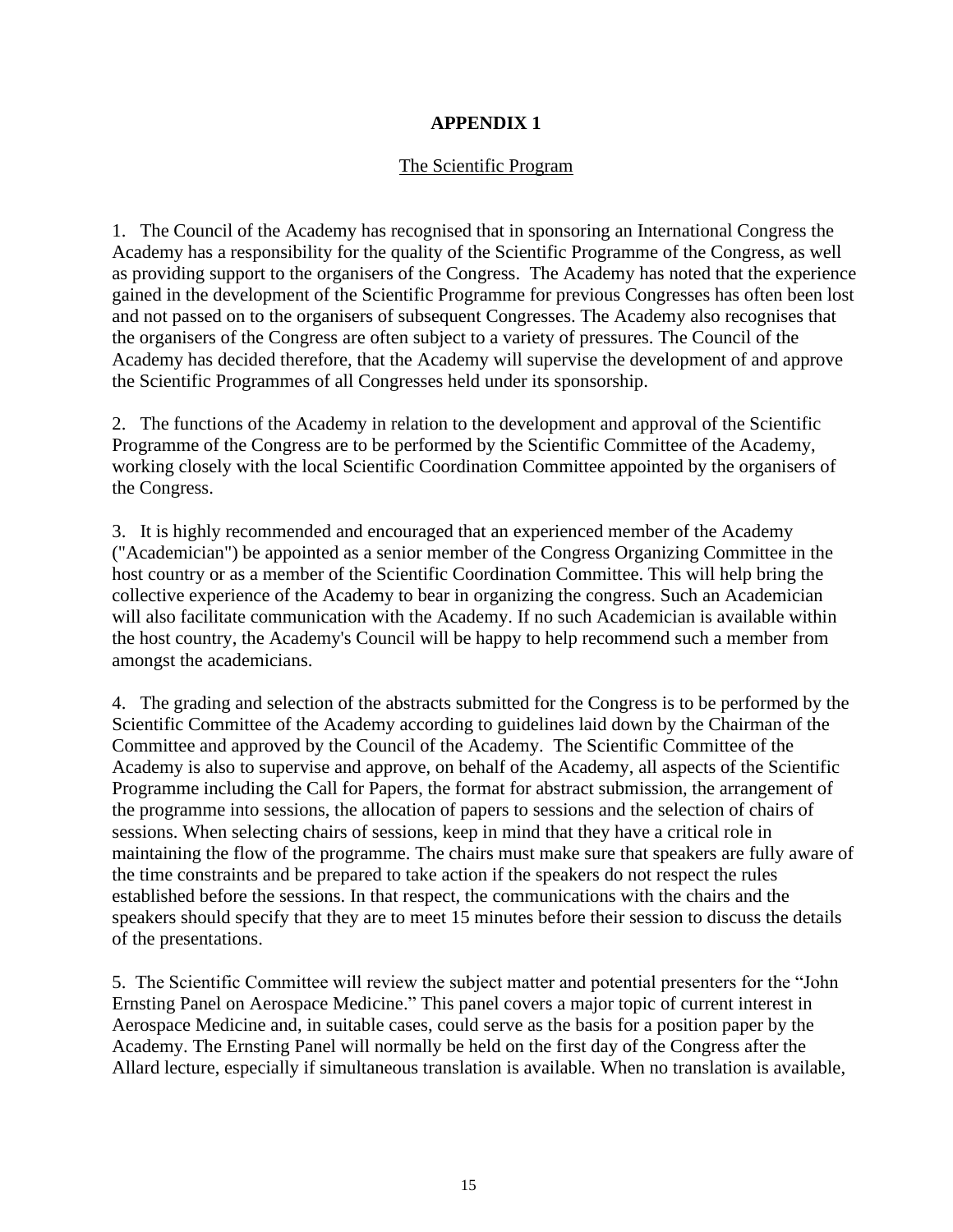the panel can be displaced to another day, after approval by the Chair of the Academy Scientific Committee.

6. The Council of the Academy decides on the acceptability of the individual nominated to present the annual André Allard lecture, as well as the topic of the lecture. To this end, the organizers should liaise at an early stage (preferably at the Congress of the year before) with the Secretary General of the Academy regarding the possible candidates for the André Allard lecture.

## **General Form of Scientific Programme**

7. The scientific sessions of the Congress will comprise:

- The "André Allard" lecture
- The "John Ernsting" Panel on clinical Aerospace Medicine.
- Oral presentations of original work, with appropriate periods allocated for discussion (see below)
- Review/discussion panels and/or invited speakers on topics of current interest in aerospace medicine
- Poster presentations of original work
- Educational visits to relevant centers

8. **Oral presentations and posters:** The Scientific Committee of the Academy will perform the final grading and selection of the abstracts, based on the scoring of the reviewers. Leeway of up to 10% of the abstracts submitted will be allocated to the organisers, with the approval of the Chairman of the Scientific Committee, in order to satisfy local needs as well as to encourage participation from countries where conditions might not enable the submission of papers of the standard desired. Such papers should normally be admitted as posters.

9. **Review/Discussion Panels:** For initial planning purposes, at least 20-25% of the time allocated for the scientific sessions should comprise review/discussion panels and/or invited speakers, with the remainder as oral presentations of original work. In general, there should be no more than two pre-arranged panels including the Ernsting Panel. Other panels could be created by the grouping of abstracts when appropriate. The Scientific Committee of the Academy will consult closely with the Scientific Coordination Committee on the selection and development of the review/discussion panels. Members of the Academy and outside experts will be invited to form these panels without any commitment by the organisers or the Academy to pay for their travel or accommodation costs. Invited experts attending only the panel or scientific session at which they are presenting will not have to pay registration charges. Authors may submit abstracts designated as "panel presentation" based on pre-announced panels, but there will be no implied obligation to accept them into the panel. This will be at the sole discretion of the panel chairperson, and these will be subject to scientific review prior to acceptance for presentation. The purpose of this is to ensure that the abstracts of the panel are harmonious in style, coherent in content, and of an acceptable scientific level. Review/discussion panellists will be required to submit abstracts of their presentations. These panel abstracts will be numbered sequentially along with other regular abstracts and become part of the abstract journal.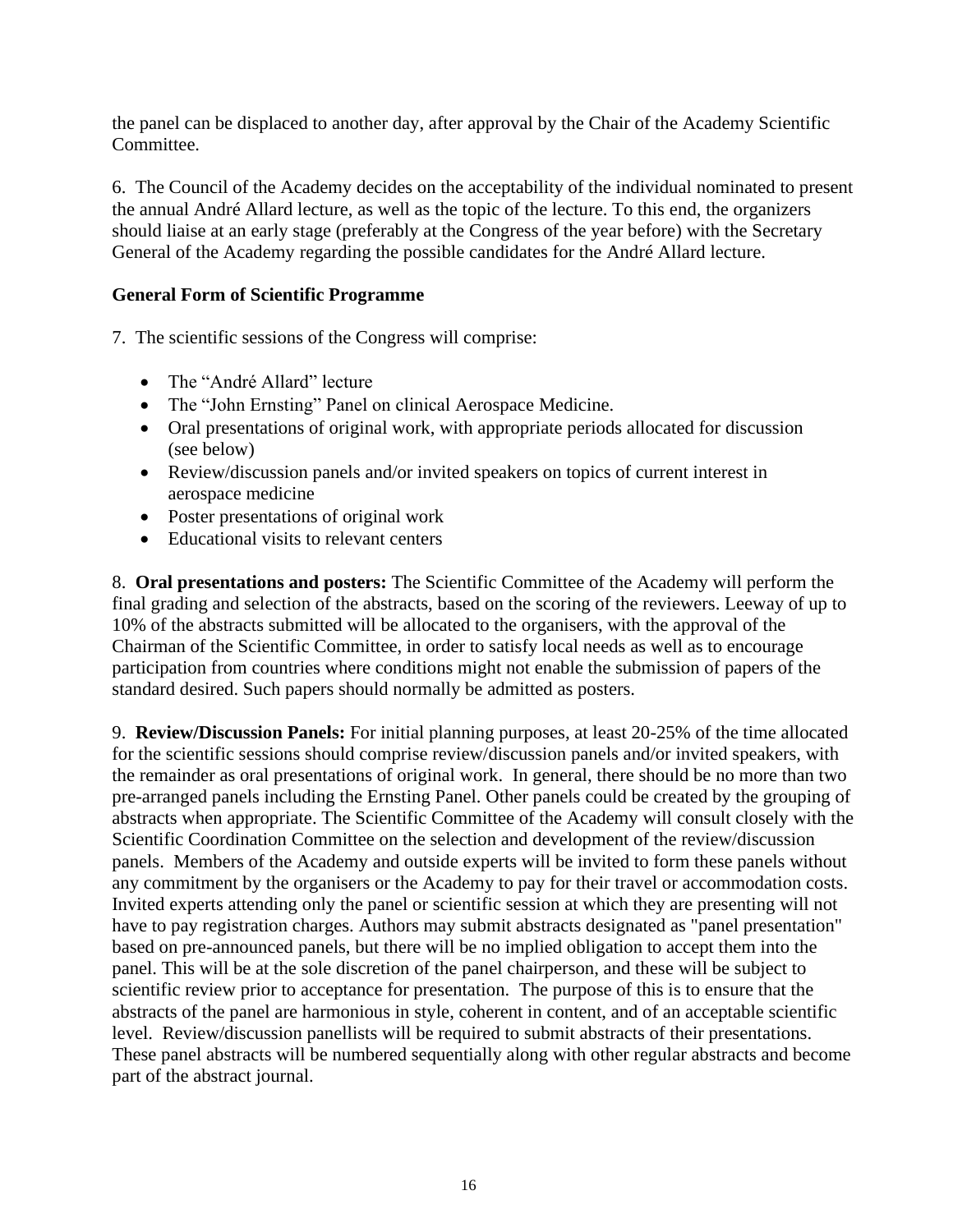10. **Oral Presentations:** The general format of each session of original work (oral presentations) will be on related themes, in which normally 15 minutes are allocated to each presentation. As a rule the oral presentation should occupy no more than 10 minutes following which there will be a 5-minute period for questions and discussion of the presentation. The time allocated for each oral presentation should be clearly and unambiguously communicated to the author(s), within the "Instructions to Authors," the letters of acceptance, and clearly stated in the printed programme. Where appropriate, a major session may be introduced by an invited keynote speaker. The "Instructions to Authors" should include a reminder of how to prepare slides/power-point presentations, to ensure that the presentations will be of the highest visual as well as scientific standard. A sample instruction sheet is attached as annex 3. Finally, the ''Instructions to Authors'' should also clearly state how the Authors should send their presentation ahead of time and/or bring it to the conference (e-mail the presentation before to allow pre-loading and/or bring it on a memory stick, etc.).

11. **Poster presentations** should be displayed for stated periods during the Congress. The printed programme will indicate the times when the authors must be present to discuss their presentations. In the "Instructions to Authors", the organisers should indicate the maximum dimensions of the posters, as dictated by the measurements of the local mounting boards.

12. **Abstract Submission Process:** Those wishing to make a presentation in the scientific sessions of the Congress must submit the title and abstract of the proposed presentation to the Academy Scientific Committee through the abstract processing channel on the Academy web site set up for that purpose. The web site has a detailed ''Instructions to Authors'' sheet and a sample abstract (see Annex 1). It is expected that an individual will be first author in only one abstract. If more than one is submitted by an author, strong preference will be given to the first submission and subsequent abstracts would only rarely be accepted. It is also presumed that the first author will be the presenter.

13. **Abstract Review Process**: Upon receipt of the abstract on the web site, the Chairman of the Academy Scientific Committee makes the first review to ensure that the abstract meets the basic requirements. Abstracts that do not meet the requirements will be returned to the author by the Chairman of the Scientific Committee. The abstracts that meet basic requirements are then sent to at least two additional members of the Academy Scientific Committee (in addition to the Chairman himself) or to other Academy members selected by the Chairman based on fields of expertise. The goal of this review is to consider the originality, relevance and scientific quality of the proposed presentation. The accepted abstracts will be published in the abstract book, a copy of which will be issued to each full participant upon registration at the beginning of the Congress. The abstracts that are actually presented during the congress will also be subsequently published on the Academy website. To that effect, a CD with all the abstracts as presented in the abstract book should be given to the Secretary General at the beginning of the Congress.

14. **Conflict of Interest/Ethics**: The highest standard of ethics must be employed in the conduct and reporting of studies to be presented at the Congress. There must be no commercial promotion of products or procedures. Authors are required to declare any conflicts-of-interest and all nongovernmental or non-academic support or funding (for example, business or commercial support) for the work upon which the presentation is based. In such cases, at presentation, following the title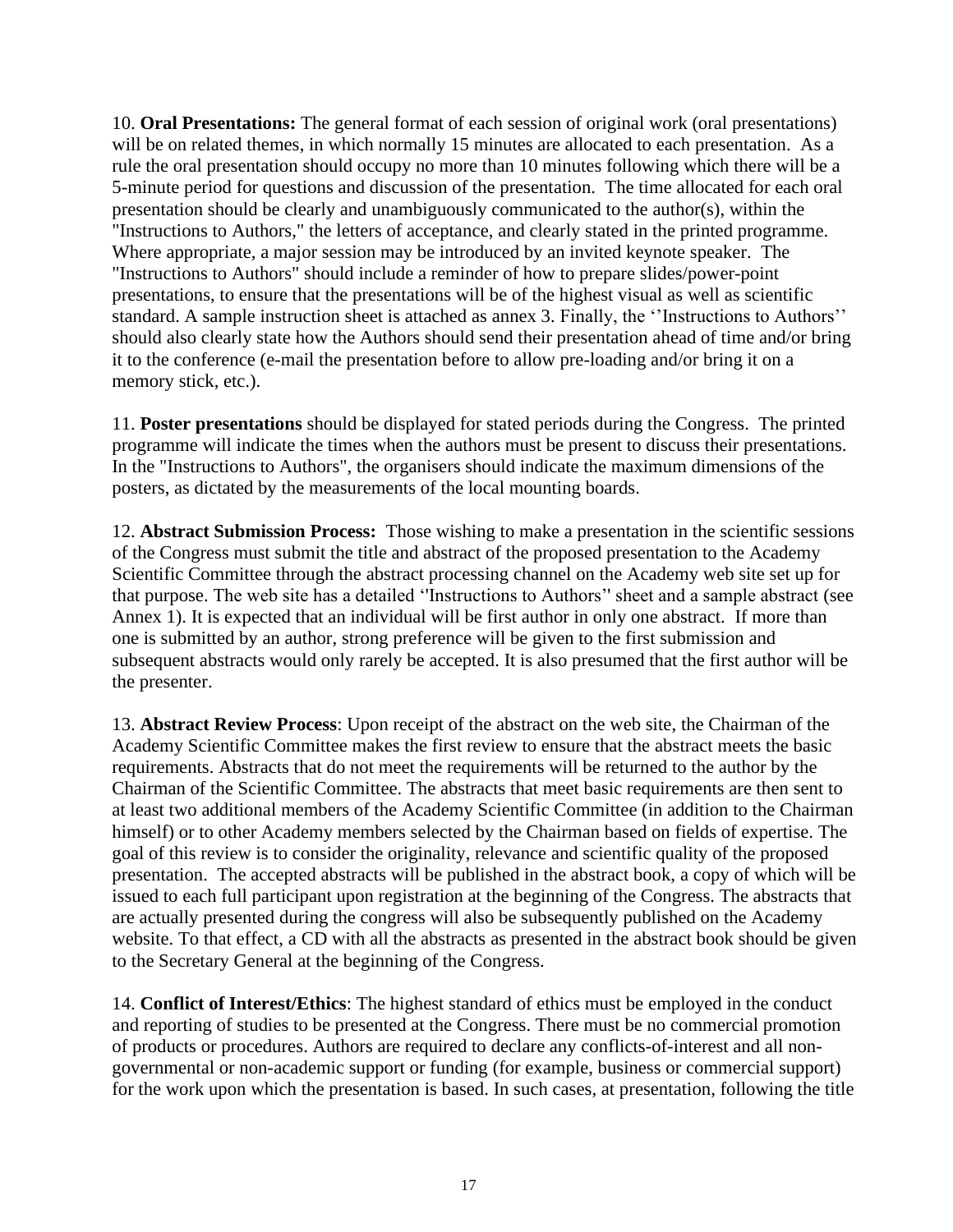slide (or equivalent) the authors should state the sources of such support/funding (a declaration for authors is on the same web site where abstracts are submitted: see Annex 2)

15. **Abstract Decisions:** The Scientific Coordination Committee will, upon receipt of the decisions of the Academy Scientific Committee, inform the authors who have submitted abstracts as to whether their abstracts have been accepted, rejected or accepted pending revision. The Call for Papers should indicate the last date for this notification. The notification to the author(s) of the acceptance of the abstract for presentation should also state the action to be taken by an author(s) who may have to subsequently withdraw the presentation. When abstracts have been returned for revision, they should be accompanied by an explanation to the author(s), to enable them to make the necessary corrections or resubmit. These negotiations with the author(s) may be handled by the Academy Scientific Committee as part of the abstract review process, or may be delegated to the local Scientific Coordination Committee, depending on local resources.

16. **Scientific Coordination Committee Privilege:** As detailed above (paragraph 8), the Scientific Coordination Committee may accept certain abstracts, otherwise rejected by the Academy Scientific Committee, as long as they do not exceed 10% of the total accepted abstracts. This is to allow for special needs as detailed above. These abstracts must receive special approval from the Chairman of the Academy Scientific Committee. In general, they should be admitted as posters only.

17. The activities of the Scientific Coordination Committee and the Scientific Committee of the Academy will require close and continuous collaboration throughout the year before the Congress is to be held. The following timetables for these activities should be adhered to as closely as possible, allowing for holidays and other special dates. "CD" is the date of the first day of the Congress.

a) CD minus 30 weeks: Submit Call for Papers format and content for approval by Chairman of Academy Scientific Committee. (Ex. Feb 9 for Sept 9)

b) CD minus 26 weeks: Final date for publication of Call for Papers by the Scientific Coordinating Committee. (Ex: March 9 for Sept. 9)

c) CD minus 14 weeks: Final date for the submission of abstracts and panel abstracts by authors/panellists to the Academy Scientific Committee. Panel abstracts should be submitted by the panel Chairperson. The Academy Scientific Committee will grade each abstract and notify the Scientific Coordination Committee of the grading so that they can take the appropriate action [accept, reject or accept subject to approved amendment]. (Ex: May 31 for Sept. 9)

d) CD minus 10 weeks: Final date for receipt of the revised abstracts by the Chairman of the Academy Scientific Committee for approval. Revised abstracts not received by this date will be considered withdrawn. (Ex: June 30 for Sept. 9)

e) CD minus 6 weeks: Final date for approval of the Scientific Programme by the Academy's Scientific Committee. The Academy's Scientific Committee will work closely with the local Scientific Coordinating Committee in the development of the Programme including the arrangement of papers and panels into sessions, choice of session chairs, etc. (Ex: July 27 for Sept. 9)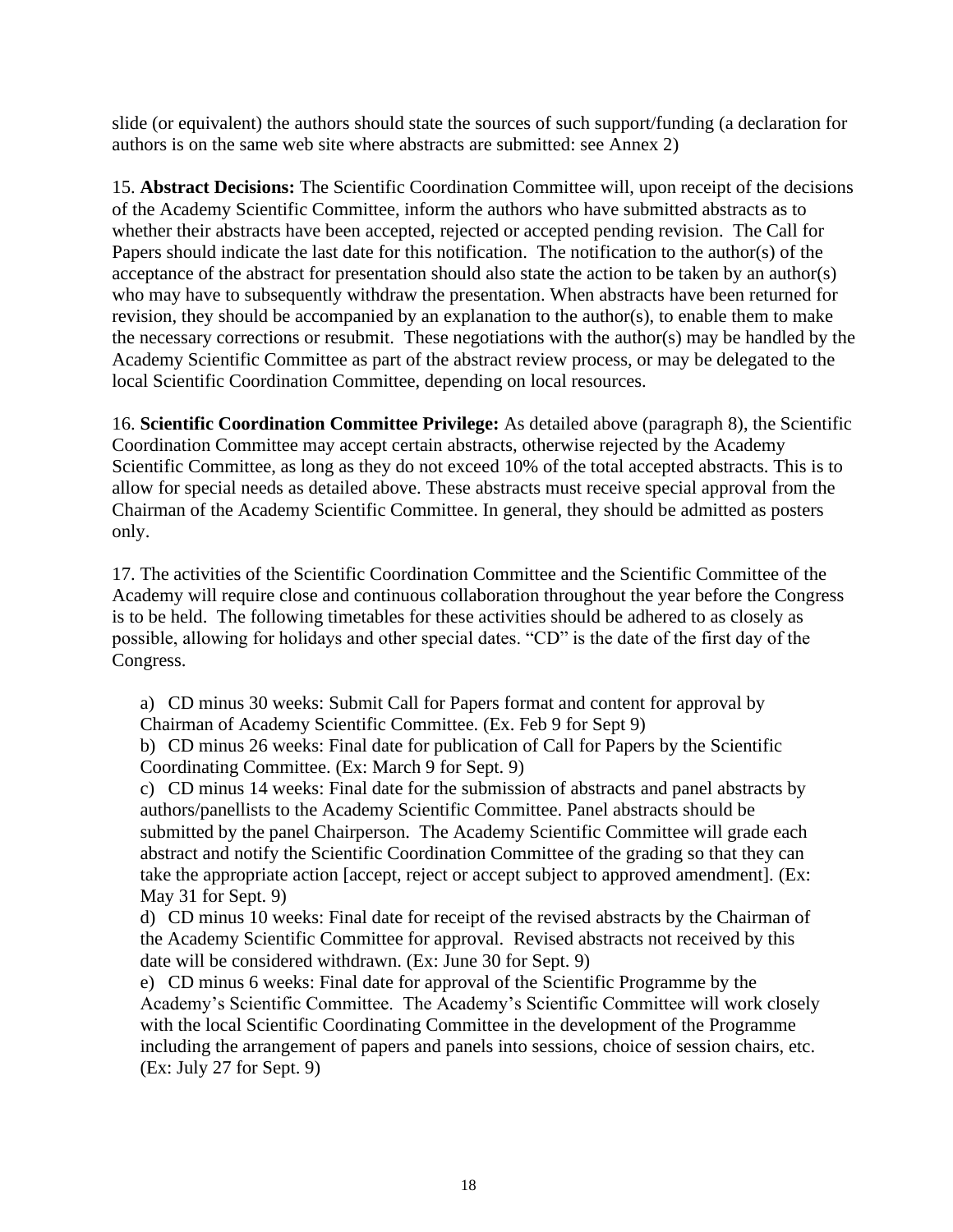f) CD minus 4 weeks: Scientific Programme including abstracts is dispatched to the printers. (Ex: Aug. 10 for Sept. 9)

18. The Scientific Programme and Abstract book (in one book) should follow the standard format. Presentations (and their abstracts) should be renumbered in the order they are presented and printed in this order. Posters (and their abstracts) should have the prefix "P" before the number and should be numbered sequentially from "P1" following the oral abstracts.

We hope that these procedures will assist the organisers in assuring that the Congress will run smoothly and conform to the standards of the International Academy of Aviation and Space Medicine.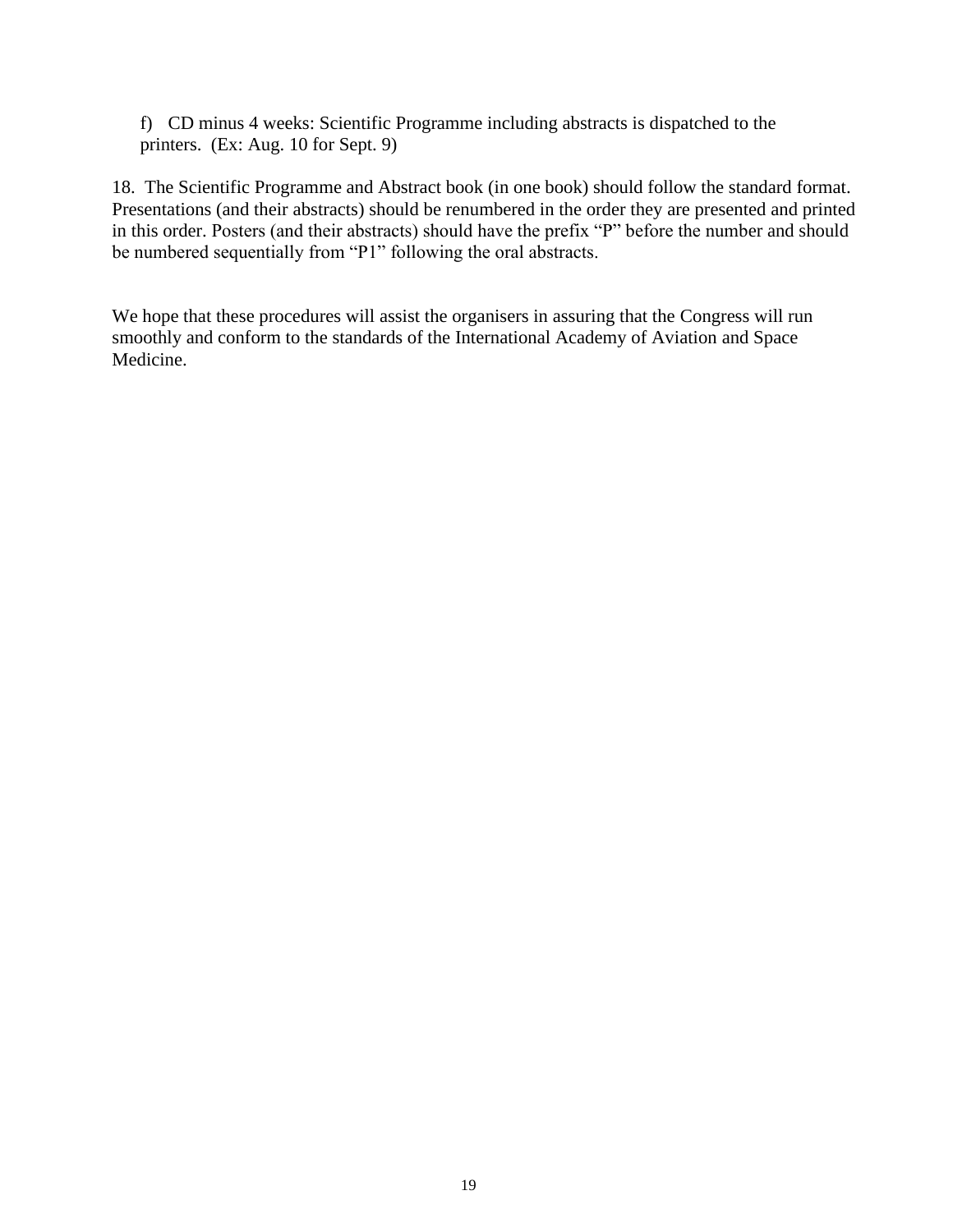Annex 1

Sample abstract

## **English: THE NATURAL HISTORY OF ASYMPTOMATIC CORONARY ARTERY DISEASE: LONG-TERM FOLLOW-UP OF 1487 MALE AVIATORS**

## **French: HISTOIRE NATURELLE DE LA MALADIE CORONAIRE ASYMPTOMATIQUE: SUIVI À LONG TERME DE 1487 AVIATEURS MASCULINS.**

Authors: WB KRUYER, PJ FITZSIMMONS, SL BARNETT

Affiliation: USAF School of Aerospace Medicine, Brooks Air Force Base, Texas, USA Address for communication: USAF School of Aerospace Medicine, Brooks Air Force Base, Texas, USA

**Introduction:** The prognosis of asymptomatic coronary artery disease (CAD) is not well defined. We examined a database of 1487 asymptomatic military aviators with coronary angiography performed for aeromedical indications to determine clinical outcomes for asymptomatic minimal and significant CAD.

**Methods:** We retrospectively reviewed records of 1487 consecutive coronary angiograms performed on asymptomatic male military aviators between 1971 and 1999. Three angiographic subsets were defined: normal (NL,  $N = 929$ ) no stenoses, minimal CAD (MCAD,  $N = 249$ ) maximum stenosis greater than zero but  $\langle 50\%$ , and significant CAD (SCAD, N = 309) maximum stenosis  $>50\%$ . SCAD was divided into two subgroups: maximum stenosis 50-70% (N= 124) and maximum stenosis  $>70\%$  (N = 185). We obtained follow-up via questionnaires, telephone interviews, medical records, and death certificates. Events considered were cardiac death and nonfatal myocardial infarction (MI).

**Results:** Mean follow-up for the 1487 aviators was 14.2 years. Mean age at angiography was 42.2 years for NL, 46.6 years for MCAD, and 46.0 years for SCAD. Average annual event rates for first cardiac event at 2, 5, 10, and 15 years were as follows:  $NL = 0.0\%$ , 0.0%, 0.1%, and 0.1% per year;  $MCAD = 0.2\%$ , 0.1%, 0.3%, and 0.8% per year; and  $SCAD = 1.5\%$ , 1.1%, 1.1%, and 1.4% per year. For the SCAD subgroups, average annual event rates for first event were as follows: 50-70% maximum stenosis =  $1.2\%$ ,  $1.4\%$ ,  $1.3\%$ , and  $1.3\%$ ; and  $>70\%$  maximum stenosis =  $1.6\%$ ,  $0.9\%$ , 1.1%, and 1.5%.

**Conclusion:** Event rates for MCAD were higher than for NL, but less than 1% per year. Event rates for asymptomatic SCAD were lower than for similar symptomatic populations, but still greater than 1% per year. The two SCAD subsets also had event rates greater than 1% per year.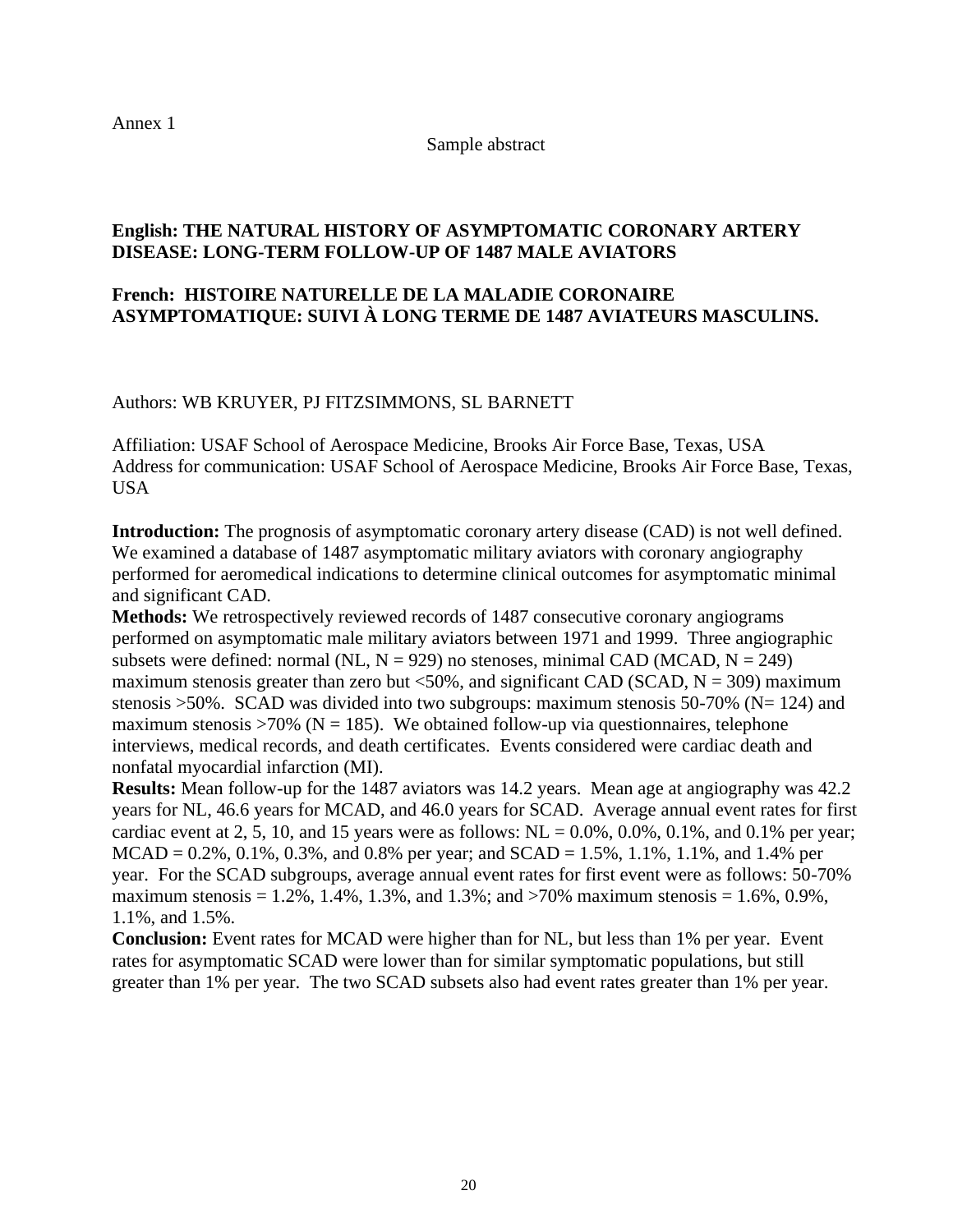Annex 2

Suggested Authors declaration form

The International Academy of Aviation and Space Medicine has made the following statement regarding the submission of papers to congresses held under their auspices.

"Authors are required to declare all non-governmental or non-academic support or funding (for example, business or commercial support) for the work upon which the presentation is based. At presentation, following the title slide (or equivalent) the authors should state the source of such support/funding."

## **Author's Declaration: (fill in or delete accordingly)**

I/we **have not** received Non-governmental or non-academic support or funding for the material, which I/we intend to present.

I/we **have received** Non-governmental or non-academic support or funding for the material, which I/we intend to present. This support will be declared at the beginning of the presentation. Support/funding was received from:

Signed by:\_\_\_\_\_\_\_\_\_\_\_\_\_\_\_ (for all authors) Signature:\_\_\_\_\_\_\_\_\_\_\_\_\_\_\_\_\_\_\_\_\_\_\_\_

\_\_\_\_\_\_\_\_\_\_\_\_\_\_\_\_\_\_\_\_\_\_\_\_\_\_\_\_\_\_\_\_\_\_\_\_\_\_\_\_\_\_\_\_\_\_\_\_\_\_\_\_\_\_\_\_\_\_\_\_\_\_\_\_\_\_\_

\_\_\_\_\_\_\_\_\_\_\_\_\_\_\_\_\_\_\_\_\_\_\_\_\_\_\_\_\_\_\_\_\_\_\_\_\_\_\_\_\_\_\_\_\_\_\_\_\_\_\_\_\_\_\_\_\_\_\_\_\_\_\_\_\_\_\_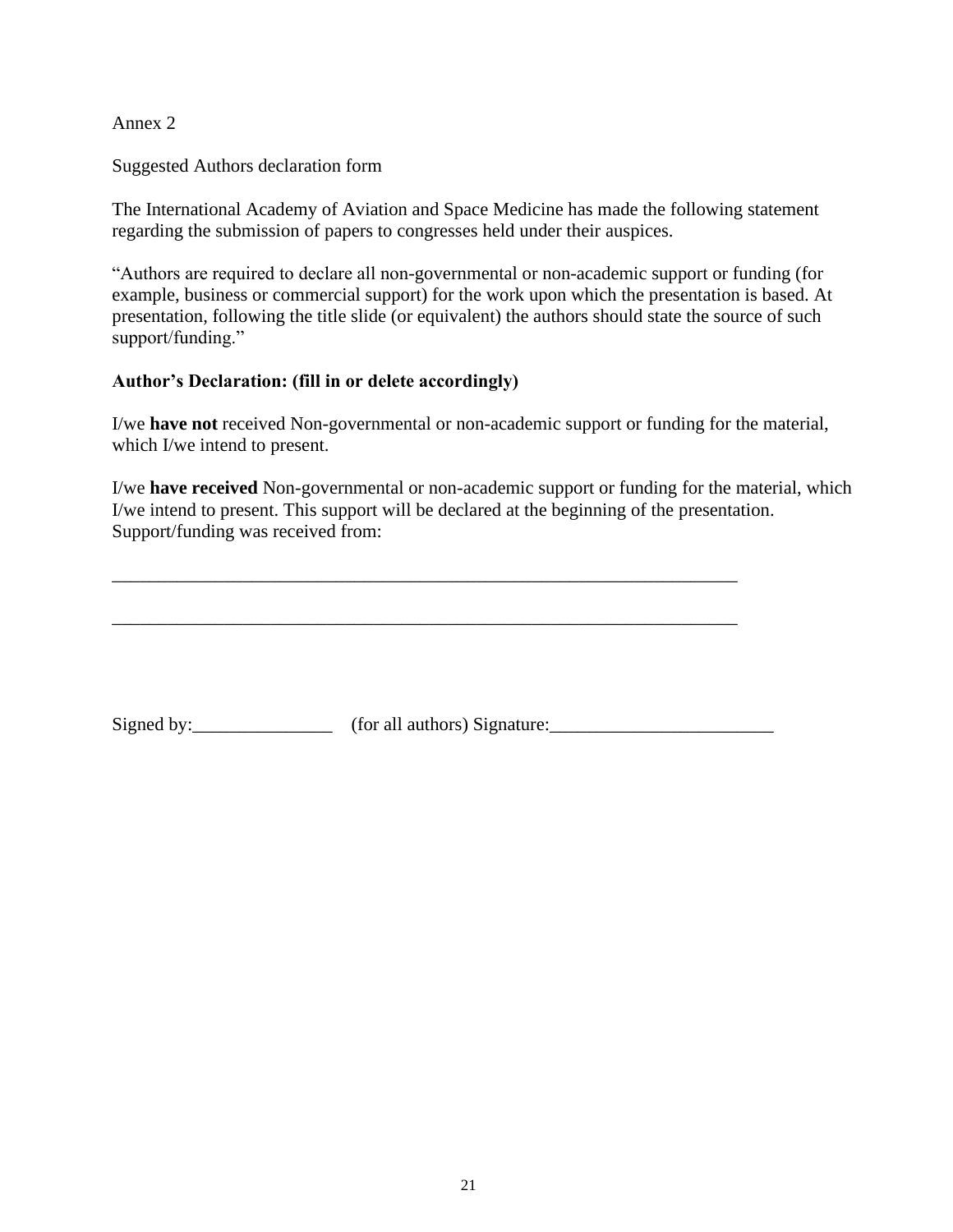#### **GUIDELINES** FOR

## SLIDE OR POWER POINT PRESENTATIONS, AND FOR POSTER PRESENTATIONS

Guidance should be provided to presenters at the time they are informed that their paper or poster has been accepted for presentation at the Congress, and they should be clearly asked to follow this guidance. Examples are provided below (wording may be modified).

- Use the KISS principle: Keep It Short and Simple
- Aim for a presentation time of 10 minutes with 5 minutes for questions. Remember that the chairperson of the session has authority to interrupt speakers who exceed their allotted time.
- Too much technical sophistication creates distraction instead of enhancing the presentation.
- Use the rule of 7: maximum of 7 words per line for a maximum of 7 lines
- Avoid sentences; use telegraphic style
- Use a title for each slide to keep focus on the subject
- Don't read the slide, but give the audience time to read it.
- Don't use a font smaller than 32. For an audience of over 200, use a font size of at least 36/42
- The colours that work best are Blue for background and Yellow or White for text, or White for background and primary colors for text. Use a maximum of 4 colours per slide. Do not use Red text and especially not on a coloured background. Don't use dark-on-dark (e.g. Black letters on Blue background)
- Plan for 1 slide per 45 to 60 seconds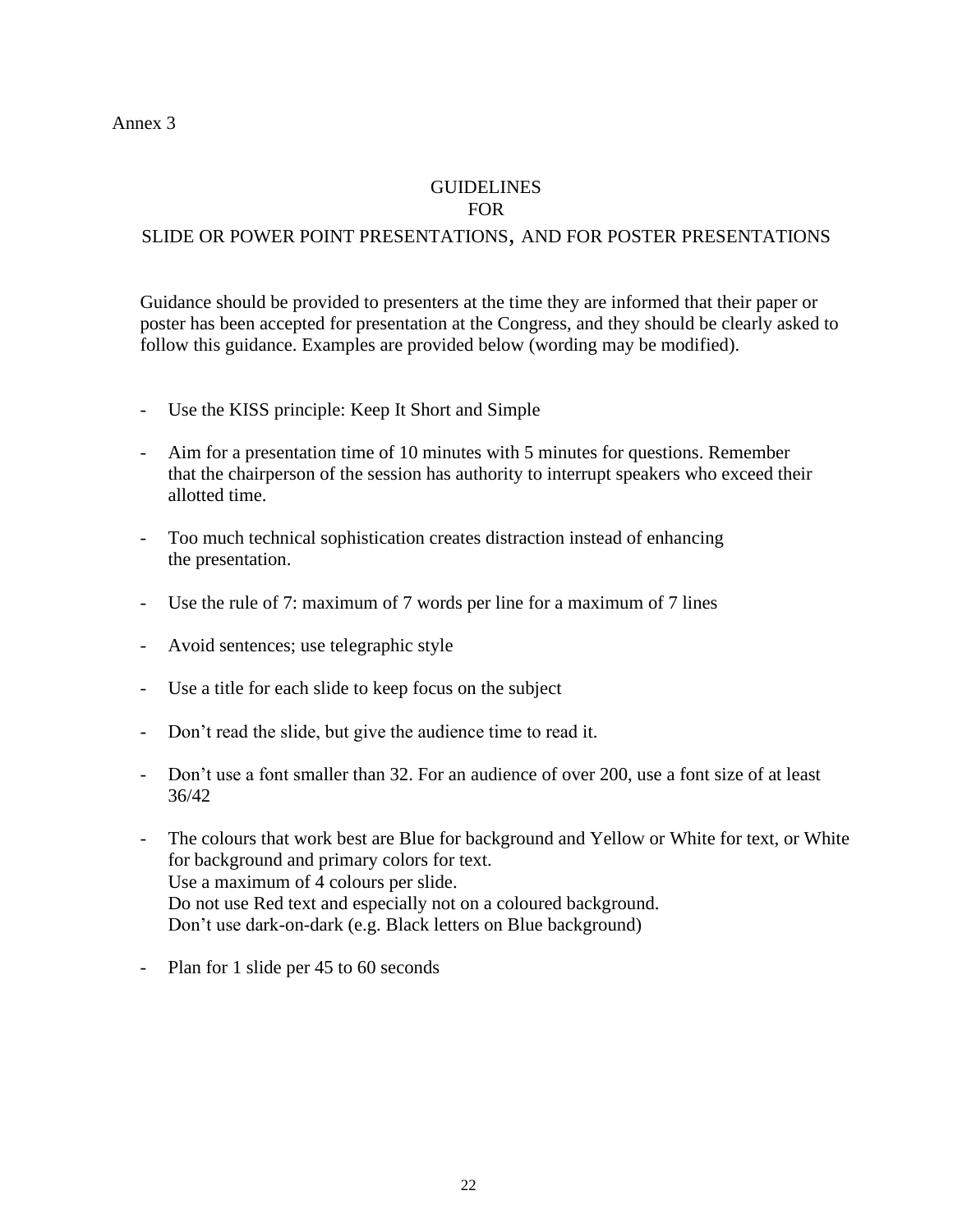#### **Guidelines for Poster Presentation**

- $\triangleright$  The poster board provided is approximately feet/cm in height X feet/cm width (e.g. 4 ft/120 cm height X 3ft/90 cm width. Please try to limit the size of your entire poster to this size. (You may specify another size, recognizing that poster boards available at different Congresses will be of different sizes).
- ➢ Your presentation number will be affixed to your assigned poster board.
- ➢ Your presence is required during the poster presentation session.
- $\triangleright$  You may post your poster at any time on the same day, after the Congress starting time for that day and prior to your presentation time, unless there is a preceding poster presentation on the same day, in which case it should be posted after the conclusion of the preceding session.
- $\triangleright$  Ancillary material like pushpins, thumbtacks to mount your poster will be provided.
- ➢ Kindly ensure to include the title, author names and the institution where the work was completed.
- ➢ Please write the address, phone number of the department/ institution and your personal contact information like email. It is a good idea to bring copies of your visiting card and a few A4 size versions of your poster for sharing with interested delegates.
- $\triangleright$  Use a type size that can be read easily from a considerable distance (4-5 feet).
- ➢ Please select a legible font and try to limit font size between 14-18 point.
- $\triangleright$  Preferably, the title should be larger than the rest of the text.
- $\triangleright$  Try not to stand directly in front of your poster so that other delegates can view the entire poster.
- ➢ Please bring your poster to the conference using tubular packaging or an appropriate carry bag to avoid damage in transit.
- ➢ **Do NOT mail your poster to the Conference Secretariat/ Scientific Committee**. No computers or extra aids will be provided during poster presentation.

The Organising Committee will discard posters not dismantled after the presentation time is over and does not assume responsibility for loss or damage to posters after the specified timings. **Posters will not be mailed from the Congress to your home address by the Organising Committee.**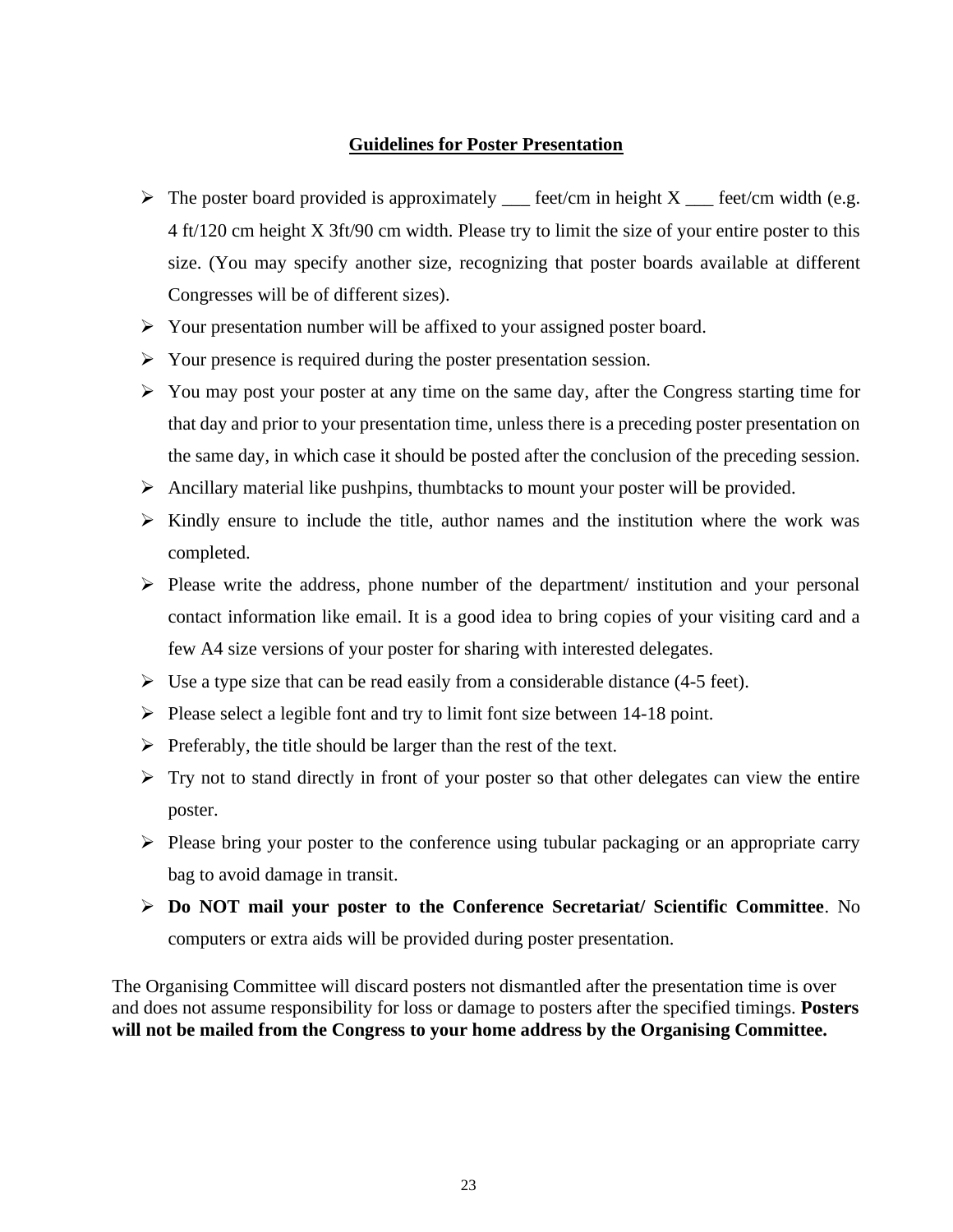Annex 4

## Evaluation and Feedback Form

Name of Meeting: ICASM (or meeting endorsed by IAASM)

Date:

Dear Attendee:

Please complete this questionnaire. This information is critical for the claiming of continuing education credits through the CME organizations that recognize the hours IAASM offers. Few CME organizations will validate CME credits for activities that lack evaluations from attendees. Thank you for your participation.

## **Instructions:**

Please grade each item on a numerical scale of 1-4. Circle your score.

 $1 =$ unsatisfactory  $2 = \text{good}$ , meets expectations  $3 =$  excellent, exceeds expectations  $4 =$  superior, significantly exceeds expectations  $N/A$  = not applicable

This questionnaire is anonymous.

## **I. Specific Scientific Sessions**

| Allard Lecture (date)                                  |  |   | (n/a) |
|--------------------------------------------------------|--|---|-------|
| Ernsting Panel (date)                                  |  | 4 | (n/a) |
| Session No. 1 (title, date, abstracts 6, 8, 32, 27)    |  | 4 | (n/a) |
| Session No. 2 (title, date, abstracts 22, 77, 39, 48)  |  | 4 | (n/a) |
| Session No. 3 (title, date, abstracts 4, 13, 29, 55)   |  | 4 | (n/a) |
| Session No. 4 (panel, title, abstracts 38, 32, 28, 90) |  | 4 | (n/a) |
| Poster Session No. 1 (abstracts 47, 101, 78, 5)        |  | 4 | (n/a) |
| Poster Session No. 2 (abstracts 17, 26, 88, 10)        |  |   |       |

## **II. Comments on Specific Scientific Sessions (I)**

Comments concerning a specific abstract number should be listed by abstract number under the session in which the abstract was presented.

**Allard:** 

**Ernsting:**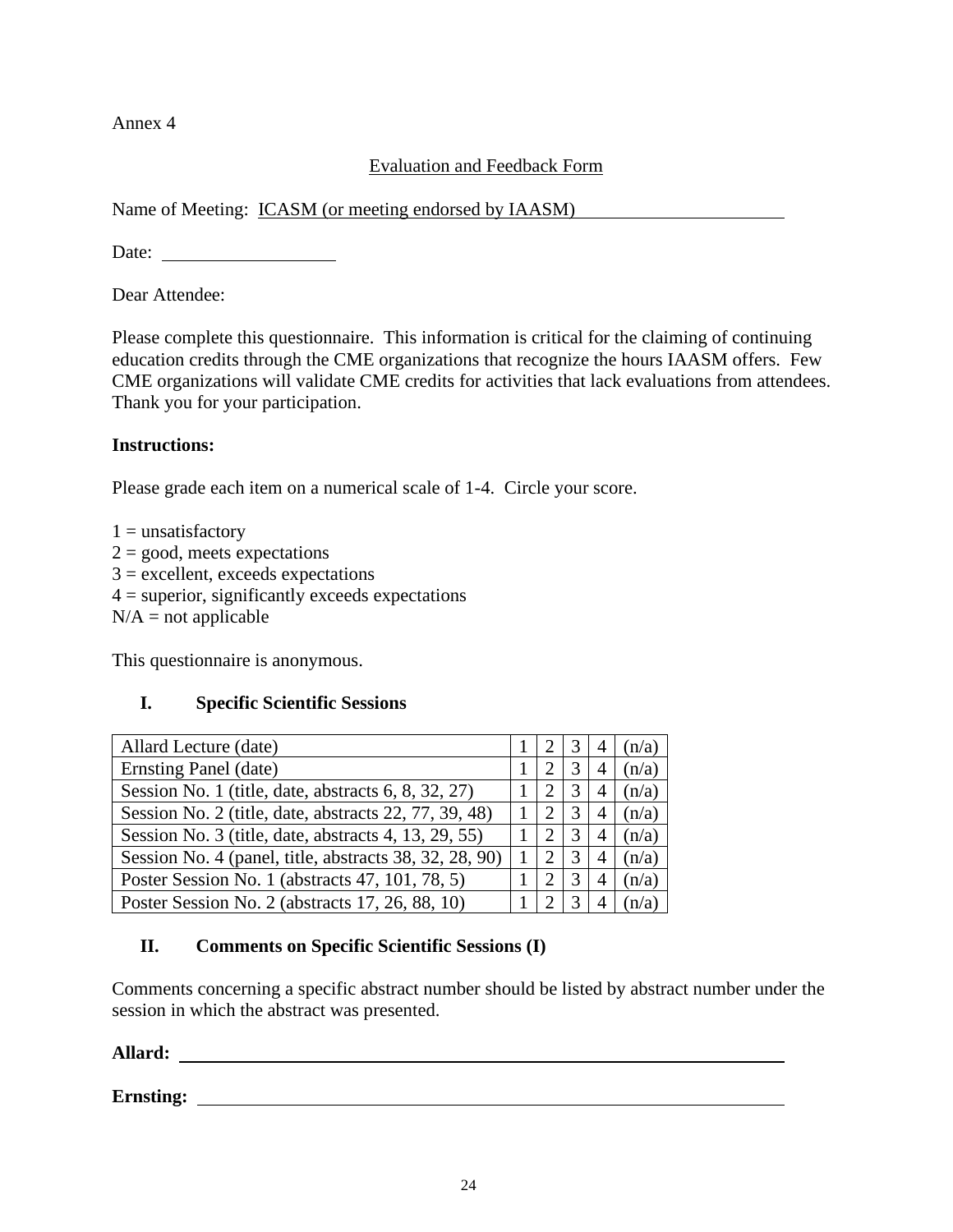| <b>Session No:</b> | the contract of the contract of the contract of the contract of the contract of the contract of                            |
|--------------------|----------------------------------------------------------------------------------------------------------------------------|
| <b>Session No:</b> | <u>and the contract of the contract of the contract of the contract of the contract of the contract of the contract of</u> |
|                    |                                                                                                                            |
| <b>Session No:</b> |                                                                                                                            |

**III. Were there any presentations during this meeting which appeared to violate the Academy's prohibition of commercialism during the scientific sessions? If so, which presentation(s)?**

## **IV. General Meetings Items**

| 1. Advanced Announcement                  |                             | 3 | 4 | (n/a) |
|-------------------------------------------|-----------------------------|---|---|-------|
| 2. Advanced Registration Process          | 2                           | 3 | 4 | (n/a) |
| 3. Abstract Submission and Review Process | $\mathcal{D}_{\mathcal{L}}$ | 3 | 4 | (n/a) |
| 4. On-site Registration Process           | 2                           | 3 | 4 | (n/a) |
| 5. Hotel Accommodations, Including Cost   | 2                           | 3 | 4 | (n/a) |
| 6. Meeting Fees                           | 2                           | 3 | 4 | (n/a) |
| 7. Programme (Agenda) Booklet             | 2                           | 3 | 4 | (n/a) |
| 8. Translation Services                   | 2                           | 3 | 4 | (n/a) |
| 9. Educational Visits                     | $\overline{2}$              | 3 | 4 | (n/a) |
| 10. Social Events                         | 2                           | 3 | 4 | (n/a) |
| 11. General Scientific Content            | 2                           | 3 | 4 | (n/a) |
| 12. Length of Sessions                    | 2                           | 3 | 4 | (n/a) |
| 13. Clock Management                      |                             | 3 | 4 | (n/a) |

## **V. Comments on General Meeting Items (IV)**

Item No: \_\_\_\_\_\_\_ Item No: Item No: \_\_\_\_\_ Item No: \_\_\_\_\_\_ <u> 1989 - Johann Barbara, martin amerikan basar dan basa dan basa dan basa dan basa dan basa dan basa dan basa</u>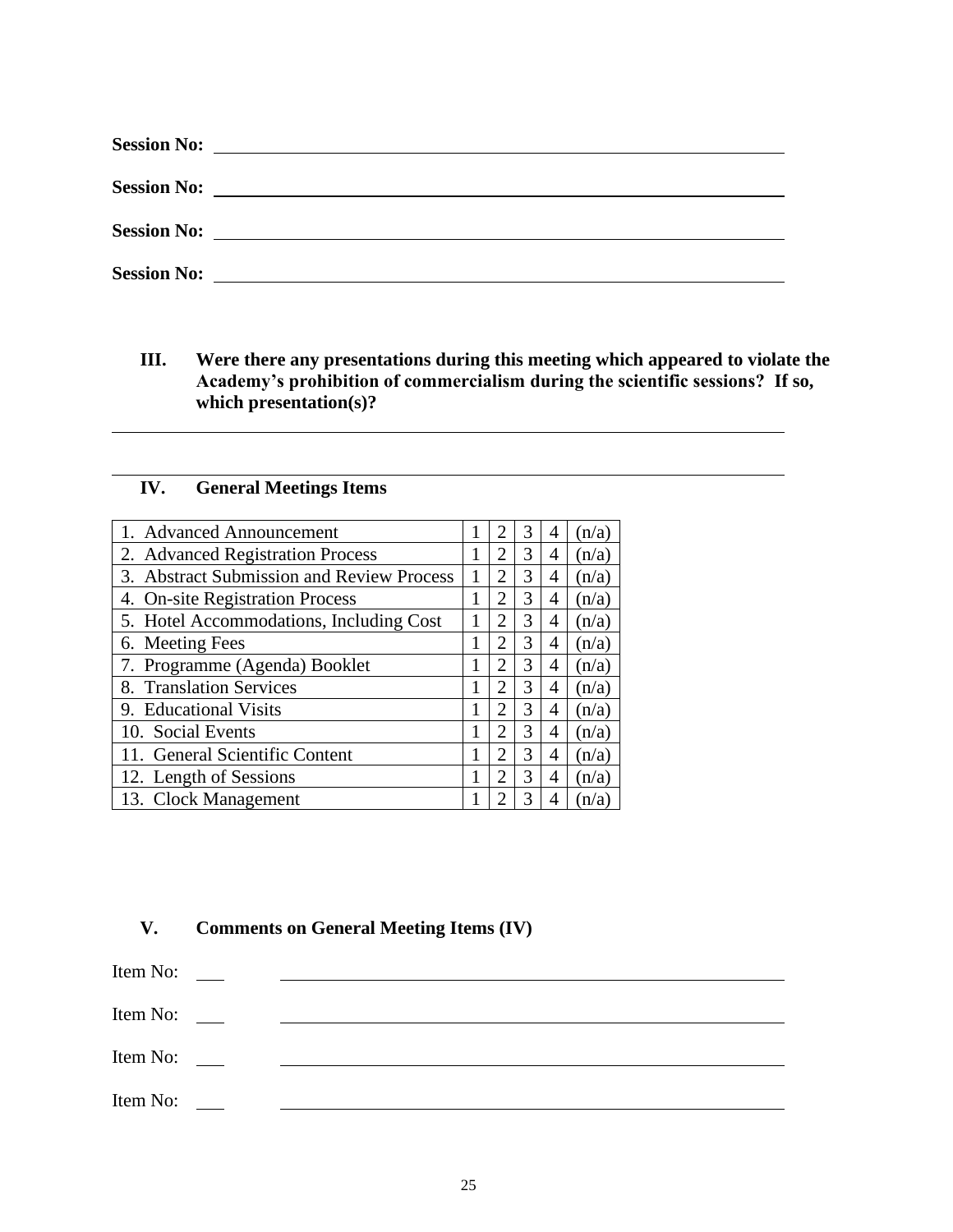Item No: \_\_\_\_\_ <u> 1989 - Johann Barbara, martin amerikan basal dan berasal dan berasal dalam basal dalam basal dalam basal dala</u> Item No: \_\_\_\_\_\_

Please use the comment section for specific remarks relating to each item. Please use the general comment section at the end of the questionnaire for any additional comments. For any item graded as unsatisfactory, please make a comment as to why the item fell below expectations.

## **VI. Additional Comments**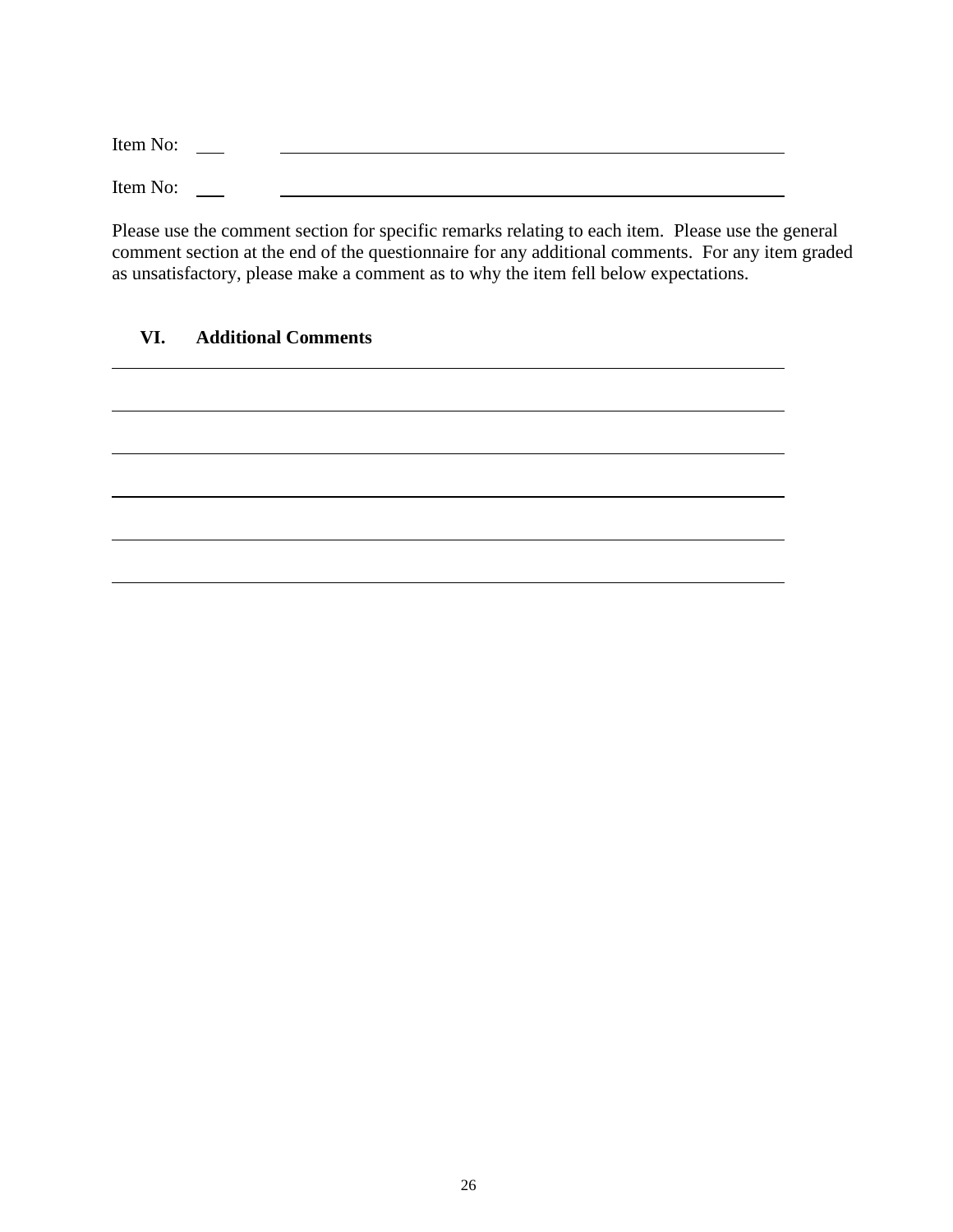Annex 5

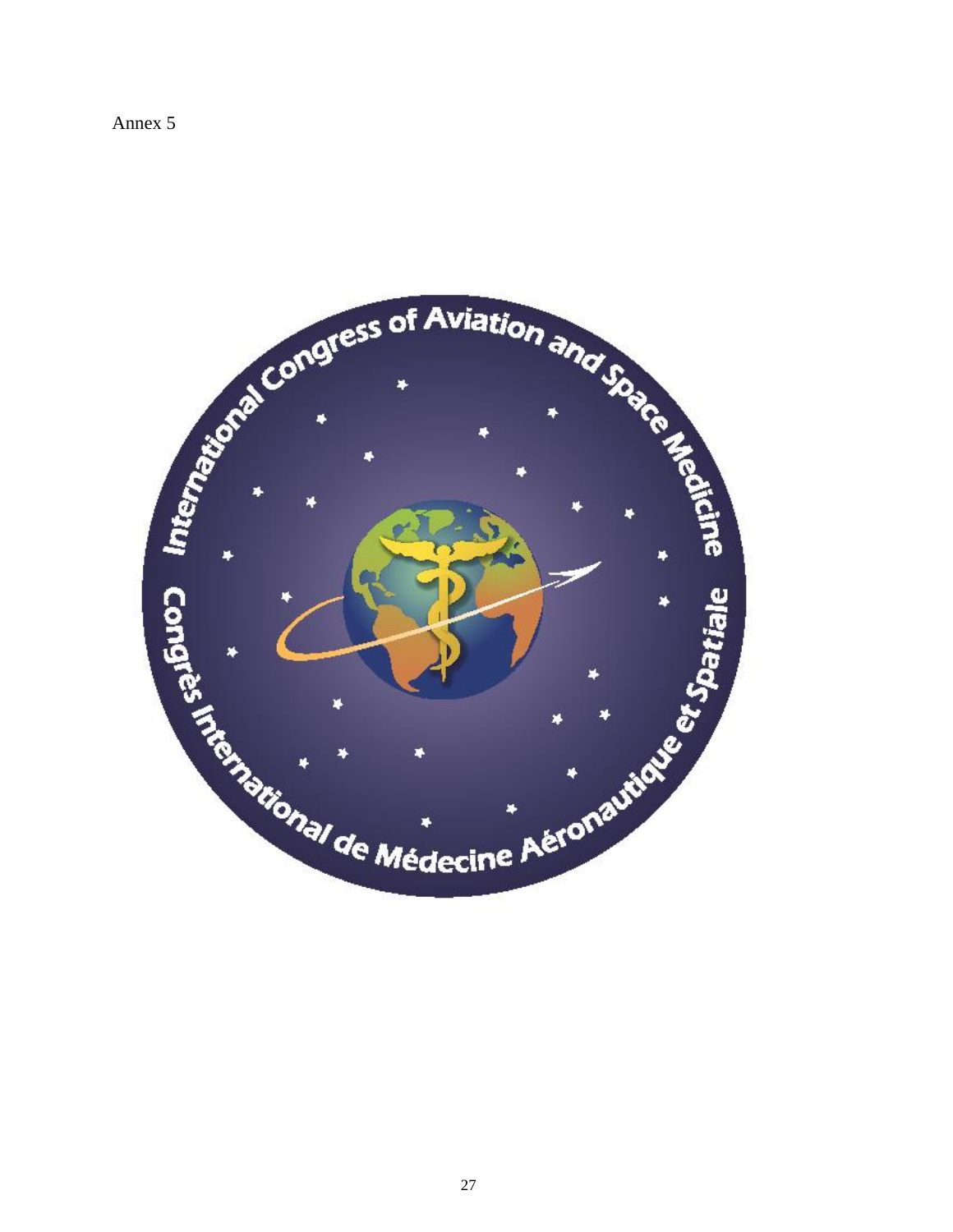## Annex 6

 $\begin{array}{c} \hline \end{array}$ 

## **CONGRESS BUDGET CHECKLIST TEMPLATE, for guidance**

|                | <b>REVENUES</b>                                                                           |
|----------------|-------------------------------------------------------------------------------------------|
|                |                                                                                           |
| a              | <b>Registration fees</b>                                                                  |
| $\mathbf b$    | Full participants (average)                                                               |
| $\mathbf C$    | Participants daily                                                                        |
| d              | Participants group                                                                        |
| e              | Accompanying persons                                                                      |
| f              | Sponsorships (estimate)                                                                   |
|                |                                                                                           |
|                | <b>EXPENSES</b>                                                                           |
|                |                                                                                           |
| $\overline{1}$ | <b>Promotion, Printing &amp; Graphics</b>                                                 |
| a              | Website including updates, maintenance                                                    |
| $\mathbf b$    | General promotion - calenders, associations etc                                           |
| $\mathbf{C}$   | Designs and printings of flyers, business cards, rollups, etc.                            |
| $\mathbf d$    | Promotion in preceding ICASM congresses - estimate                                        |
| e              | Design of 1st and 2nd announcement                                                        |
| $\mathbf f$    | Program and abstract book (e.g. 300 books, 80 pages)                                      |
| $\mathbf{g}$   | Pocket program (e.g. 300 copies)                                                          |
| h              | Invitations for reception and Gala dinner                                                 |
| $\mathbf{i}$   | Other printings - posters, business cards, flyers, certificates, vouchers                 |
|                | Newsletters - design                                                                      |
| $\mathbf k$    | Newsletters - blasting                                                                    |
|                |                                                                                           |
| $\overline{2}$ | <b>Secretariat</b>                                                                        |
| a              | Registration costs (a reduced rate for students is encouraged)                            |
| b              | Project Manager, administrative, phones, e-mail                                           |
| $\mathbf C$    | Badges (ex: 300 badges)                                                                   |
| $\mathbf{d}$   | Translations of materials to French and/or other languages if required                    |
|                |                                                                                           |
| $\overline{3}$ | <b>Technical arrangements</b>                                                             |
| $\rm{a}$       | Hall rental (meeting room for 4 days)                                                     |
| $\mathbf b$    | Appropriate audio visual equipment for the plenary hall and meeting rooms                 |
| $\mathbf C$    | <b>Computer for Lecturer Preview</b>                                                      |
| $\mathbf d$    | Complimentary internet access available to participants in plenary hall and meeting rooms |
| ${\rm e}$      | Simultaneous translation in the plenary hall for all attendees (if undertaken)            |
| $\mathbf f$    | 8 poster boards for 2 days                                                                |
| g              | Transportation for poster boards                                                          |